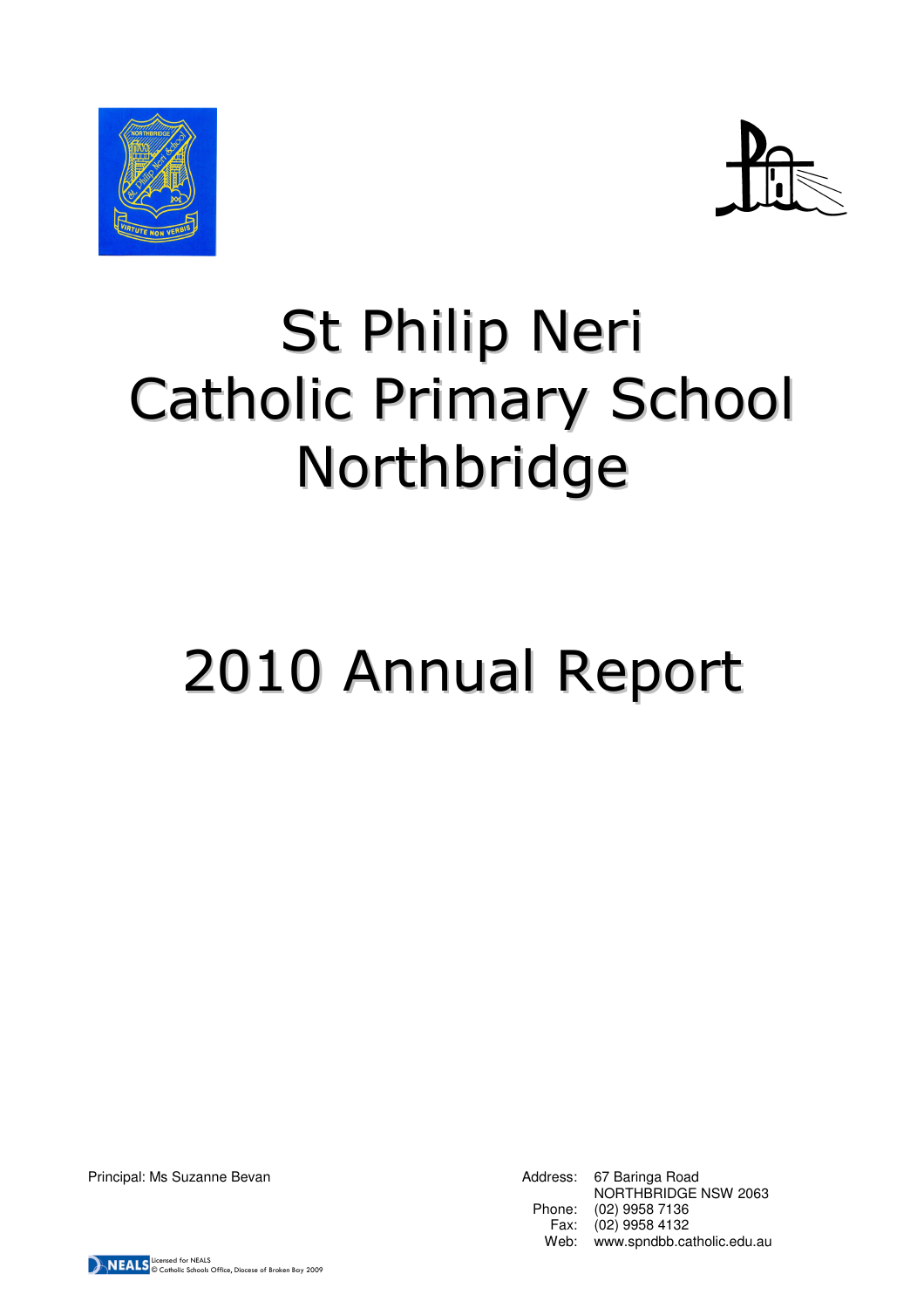

## 1. Message from Our School Community

#### 1.1 Message from the Principal

2010 for the St Philip Neri Catholic Primary School Community has been highly productive and successful. We have continued to strengthen our practice of working collaboratively with the Parish and community to ensure that the foundation of our ministry is the Gospel values lived and taught by Jesus Christ which are reflected in our school motto of Deeds not Word. We aimed to provide a quality teaching and learning Catholic environment that meets the needs of each child whilst working in partnership with all stakeholders in the school community.

This year we expended the Federal Government's financial stimulus package, the Building the Education Revolution (BER) program. This program provided us with an opportunity to upgrade existing facilities and carry out maintenance projects. We completed the refurbishment of our toilet block, built a new library/Learning Centre facility, new Kindergarten room as well as a Multi-Purpose room. The newly built learning environments have helped the individuals of the St. Philip Neri Catholic School Community participate in activities that will support achievement, develop learning potential and bring the community together.

The commitment to the implementation of our Strategic Management Plan continued whereby we:

- catered for all students' learning needs
- provided professional learning support for all staff
- further developed distributive leadership in the St Philip Neri Catholic Primary School community

In our ministry we will continue to promote quality teaching and learning in a Catholic environment, which fosters the participation and collaboration of all members. A very valued part of this process is the working in partnership with parents in the education of their children.

This year at St Philip Neri Catholic Primary School has been enjoyable and rewarding, and one where the importance of community has been emphasised. I believe that as a community we will continue to move from strength to strength as we aim to provide the best possible education for all of our students. I anticipate the continued support of the school community as we journey together to meet future challenges and implement our current Strategic Management Plan further for its final year, enter a stage of school review and plan to carve out a new plan for the next four years. Our main aim is to ensure the sustainability and ongoing development of a quality teaching and learning facility in the 21st century.

## 1.2 Message from the Parent Body

Firstly, I would like to thank my fellow parents on the Parent and Friends Association (P&F) Executive for volunteering their time and energy in providing parent leadership for the school community. Our task has been made so much easier by the excellent network of class parents and the parents who have supported the various class initiatives. As a school community we should be very proud of the strength of the social fabric at St Philip Neri.

The Principal and her team of educators and administrators have been very supportive of the P&F initiatives through the year and for this we are very grateful. The achievements of our teaching staff and students are to be celebrated.

The social calendar has been most successful and Welcome Drinks and the Dinner Dance were two standout events. The success of these evenings has been the result of a combination of enthusiasm and hard work by the respective organizing committees.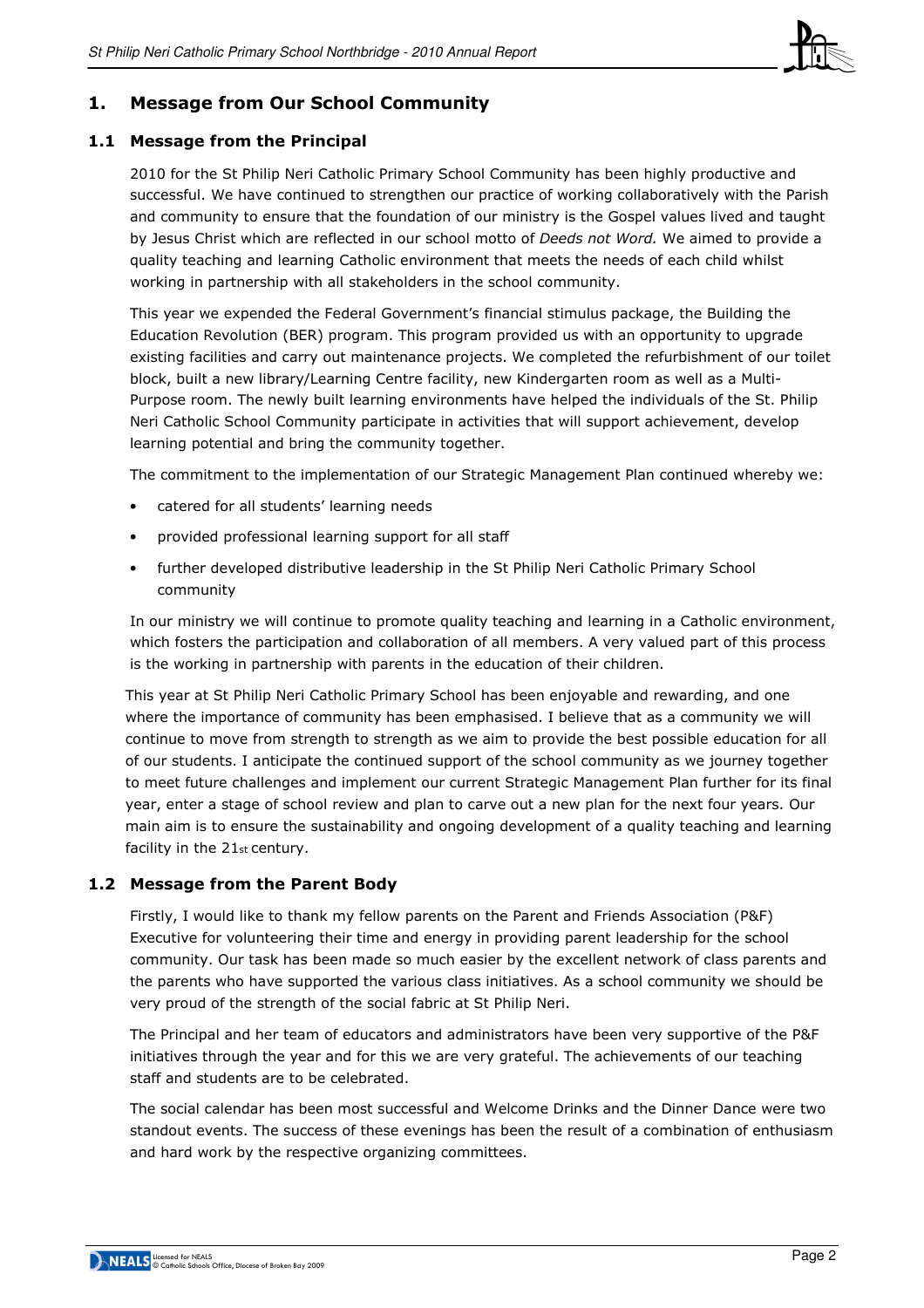

Our parents and local community continue to be keen supporters of the school and we have been able to make a generous financial contribution to the school in the areas of technology, audio visual & PA equipment, classroom resources and additional sport programs.

In 2010 we published our first school cookbook HOMEMADE which was a true community event and very well received. The profits from the proceeds of the sale of HOMEMADE will be donated to the St Philip Neri Student Representative Council (SRC) Social Justice Committee who are supporting a Cultural Garden project of a school in Far Western NSW. This is another first for our school community.

The uniform shop has continued to provide an essential service to our school taking a shop relocation, building construction and amended hours in their stride. Thank you for all your efforts in providing this service.

2010 has been a year to celebrate and acknowledge the dynamic relationship between the parent body and the school for the collective benefit of our children.

P & F President

## 1.3 Message from the Student Body

Highlights of the 2010 School Year

Every year is a busy and fulfilling year at St. Philip Neri, but we are very grateful for all the wonderful experiences we have had in this year of 2010. This year we have had so many great experiences, but the main highlights of the year would have to be:-

- Having loving buddies who look up to us and aspire to be like us, which makes us more aware of our actions not just our words.
- Bathurst and Canberra excursions with Years 5 and 6
- Our fantastically exciting musical- 'Kids At Sea'
- The school disco which we helped to plan and organise
- Mary MacKillop Day where we had so much fun dressing up from the  $19<sup>th</sup>$  century and recognising the significance of Australia's first canonised Saint
- Our school picnic where we get to share, enjoy and have fun with all school members
- Book week events both creative and academic
- Grandparents, Mother's and Father's Day celebrations. We love our families coming and sharing in our education

There has been many more experiences including, swimming and athletics carnivals, Marty Sports and gymnastics, and the enjoyable gala days, Surf Ed and swimming.

We would like to give a special thankyou to the Principal for all the hard work and effort she has put into organising special enrichment programs such as Maths Olympiad and Debating. We would also like to thank the Assistant Principal for organising the Da Vinci Secrets. We also enjoyed the Spelling Bee and Public Speaking programs. We have had so many learning experiences and had fun learning in each and every one of them.

We have had many privileges such as Catholic Schools Week, our new Library and Learning Centre, our yummy cookbook and all the fundraising events, such as the 20 cent line, treat days, a Helping Hand for Haiti and all our social justice programs. We enjoyed organising and participating in our Remembrance and ANZAC day events.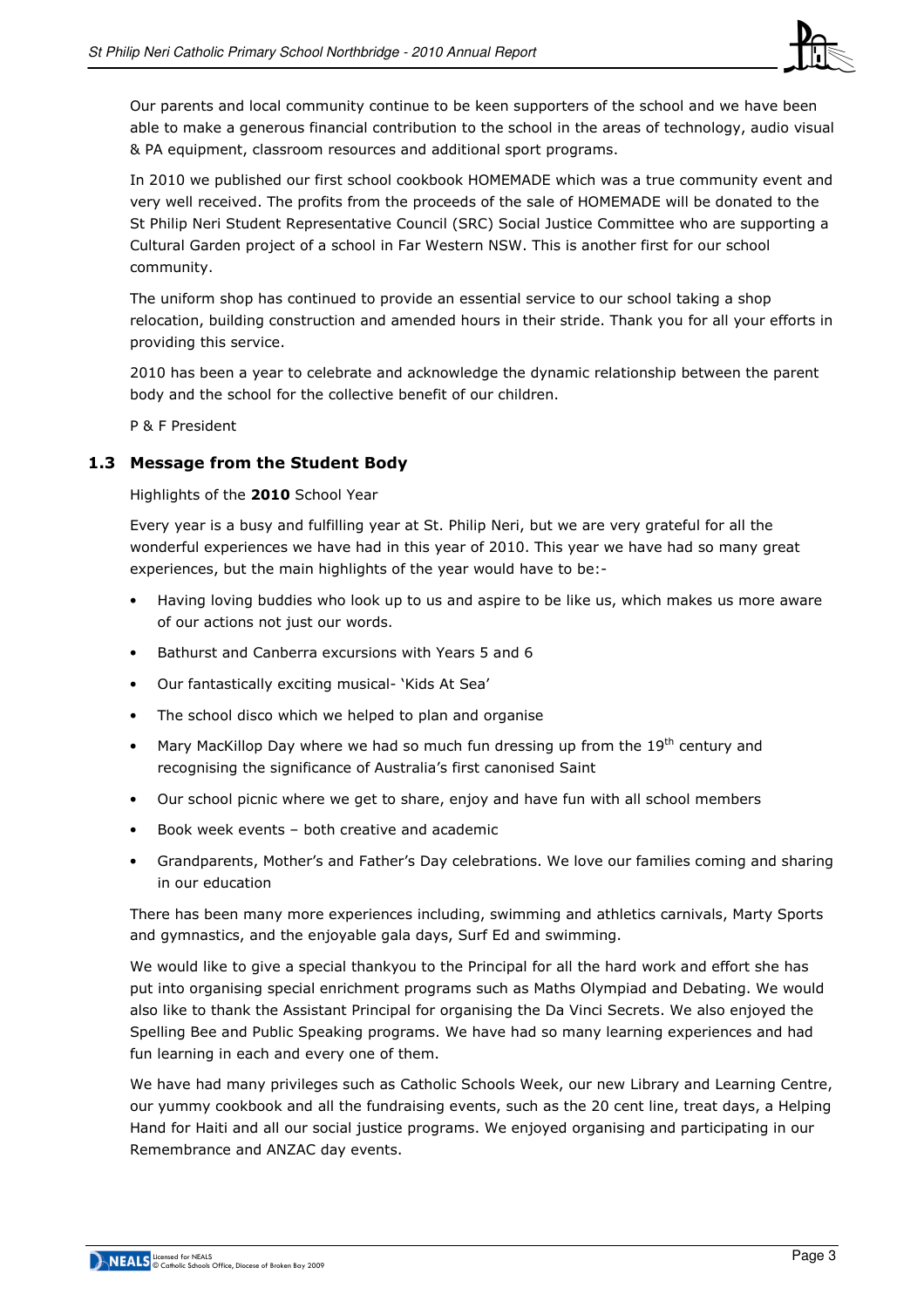

Our school is such a busy and interesting place to learn in and we hope that everyone coming and everyone here will enjoy the many years to come that will be full of educational and exciting events. We would just like to say thank you to all the teachers and staff members for giving us the opportunities and experiences during this past year. We are also grateful for the ways in which teachers work in partnership with our parents to encourage, nurture and lead us to achieve our maximum potential.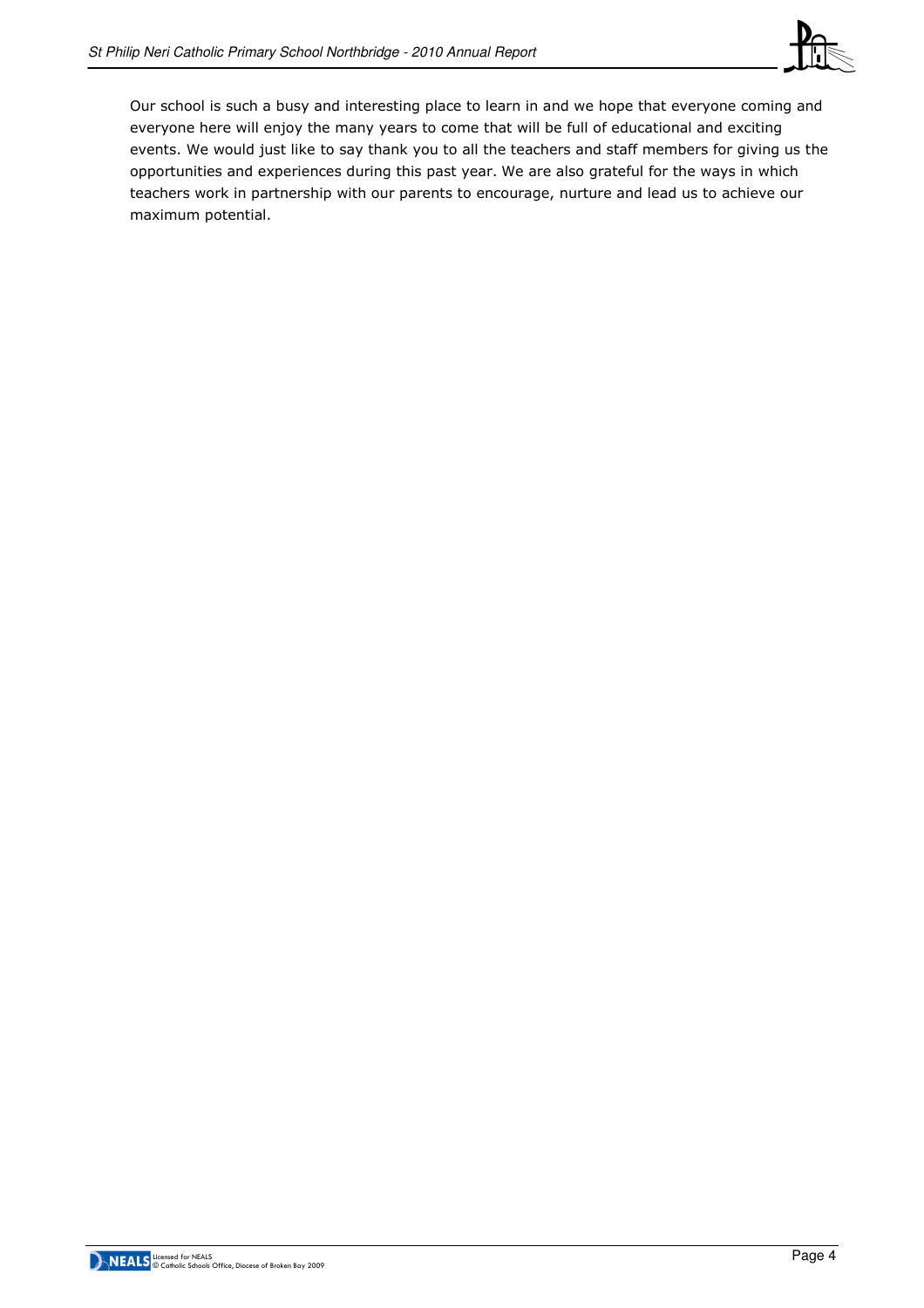

## 2. School Profile

St Philip Neri Catholic Primary School is a single stream primary school for boys and girls located in Sydney's lower North Shore in the suburb of Northbridge. It is the most southern school in the Diocese of Broken Bay. The majority of students reside within the local parishes of Northbridge and Naremburn.

In recent years enrolment growth has stabilised. There is a great demand for places in our classes from Kindergarten to Year 4. Some children leave at the end of Year 4 to attend private Catholic schools. At the beginning of 2010 we were inundated with enrolments for Kindergarten 2011 and were able to develop a "bubble class" of two Kindergarten classes for 2011. Years 5 & 6 will comprise the 'Stage 3' Class.

The school has a fine reputation in the wider community. We offer students a rich, relevant and varied curriculum, a dedicated staff, a nurturing environment and an authentic Catholic community that is striving to live out its school motto: "Loving in Deeds, Not Just in Words". We aim to provide the best education for our students via the processes of shared understanding, consistency, clarity and professional learning.

#### 2.1 Student Profile

The following information describes the student profile for 2010:

| Girls |    |     | Boys LBOTE* Indigenous Total |     |
|-------|----|-----|------------------------------|-----|
| 94    | 89 | 15. | <sup>0</sup>                 | 183 |

\*Language background other than English

## 2.2 Enrolment Policy

The Diocese of Broken Bay has established an **Enrolment Policy<sup>+</sup>** which is implemented by all systemic schools in the Diocese.

The implementation of this policy is monitored by the Catholic Schools Office.

†Copies of this policy and other policies in this report may be obtained from the Catholic Schools Office website at: http://www.csodbb.catholic.edu.au/about/index.html or by contacting the Catholic Schools Office.

## 2.3 Staff Profile

The NSW government requires that this report detail the number of teachers in each of the following categories:

- a) have teaching qualifications from a higher education institution within Australia or as recognised within the National Office of Overseas Skills Recognition (AEI-NOOSR) guidelines
- b) have qualifications as a graduate from a higher education institution within Australia or one recognised within the AEI-NOOSR guidelines but lack formal teacher education qualifications
- c) do not have qualifications as described in (a) or (b) but have relevant successful teaching experience or appropriate knowledge relevant to the teaching context. Such teachers must have been employed:
	- to 'teach' in NSW before 1 October 2004 (either on a permanent, casual or temporary basis), and
	- as a 'teacher' during the last five (5) years in a permanent, casual or temporary capacity.

| a  | n | C   | Total |
|----|---|-----|-------|
| 13 |   | . . | 13    |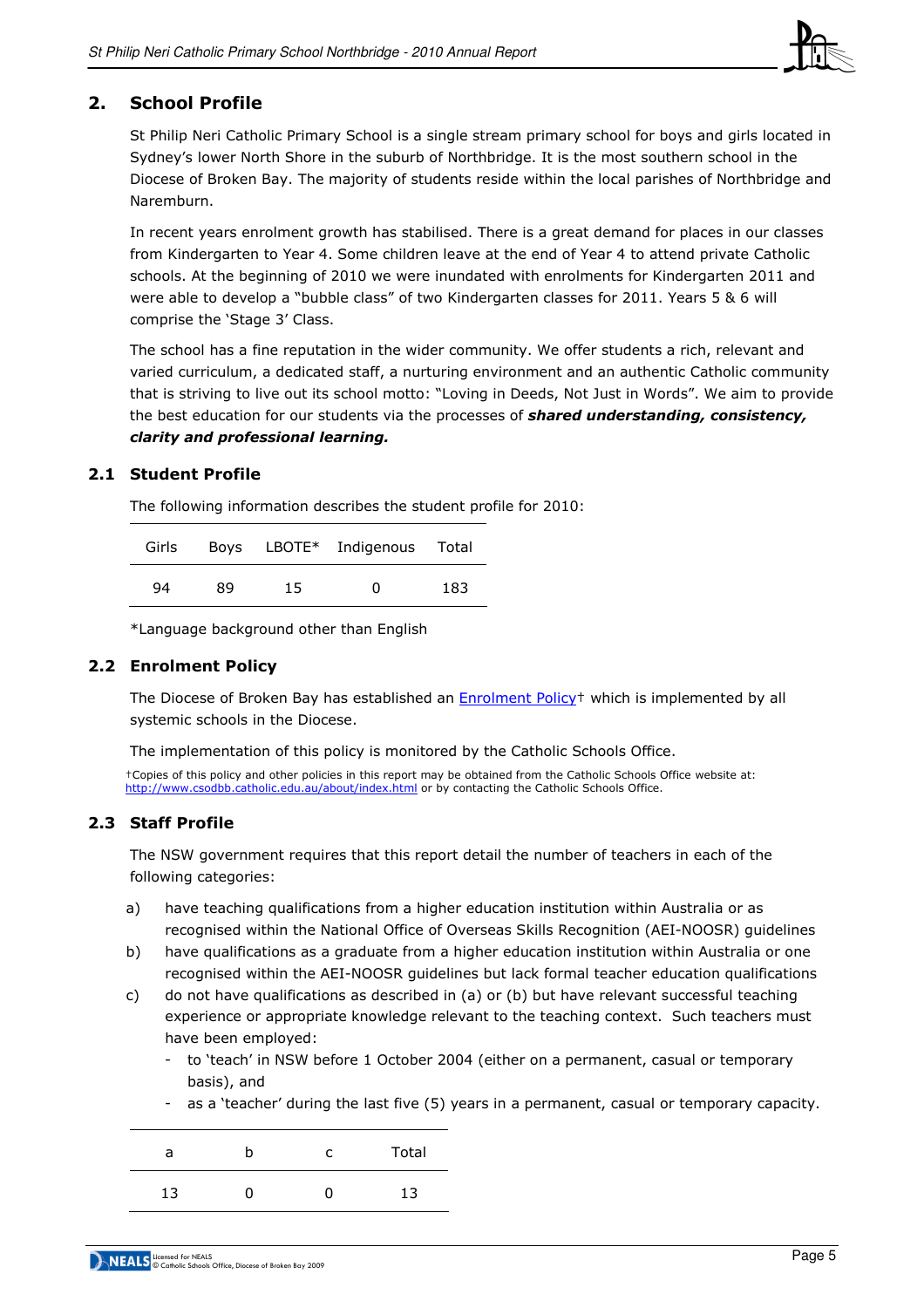

Further information about the staff profile can be found in the School Facts section of the school's profile page on the My School website.

## 2.4 Teacher Attendance and Retention Rates

The average teacher attendance rate during 2010 was 98%. This figure does not include teachers on planned leave.

The teacher retention rate from 2009 to 2010 was 100%.

## 2.5 Teacher Satisfaction

In a recent survey teachers were asked to convey their satisfaction of teaching at St Philip Neri Catholic Primary School. The findings were as follows:

The teachers value the following aspects of the school community-

- transparent promotion of the Catholic ethos throughout the school
- friendly, positive and supportive work environment and the collegial support at all levels
- ways in which the school community makes the wellbeing, learning and growth of students a priority
- strong commitment to the pastoral care of all individuals in the school community
- strong sense of social justice and outreach
- visible and positive partnership with parents
- shared decision making process which occurs across the school
- implementation of quality pedagogical practices to increase student outcomes
- effective use of data to inform teaching and learning
- emphasis on high expectations
- professional learning opportunities that are provided to assist with school improvement
- shared understanding and effective implementation of quality teaching and learning framework.
- promotion and access to Information, Communications and Learning Technologies (ICLT) to support student learning
- distributive leadership practices
- resources and physical environment
- effective staff induction process

In conclusion one could say there is a high level of teacher satisfaction at St Philip Neri Catholic Primary School.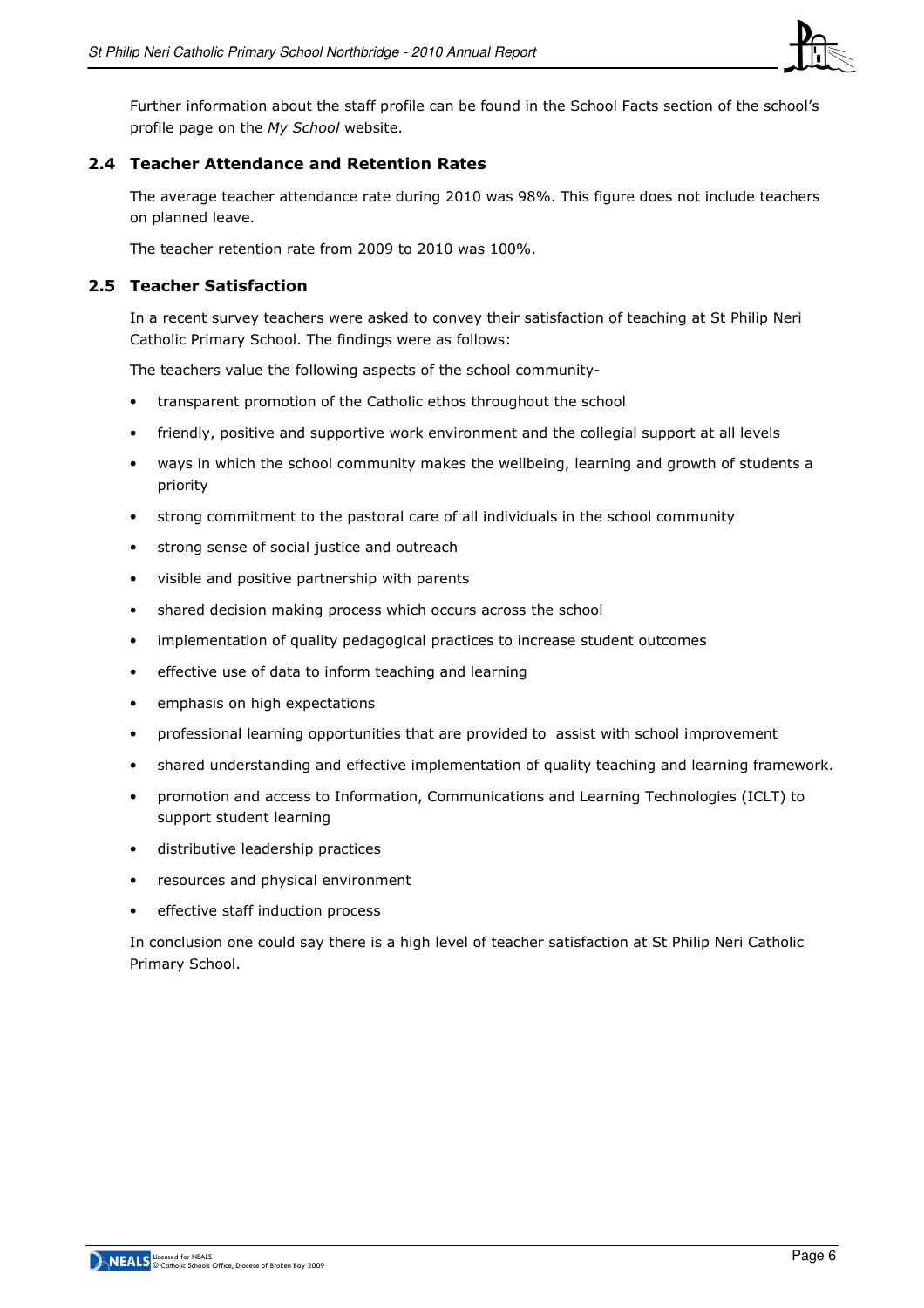

#### 2.6 Student Attendance and Retention Rates

| Year           | Average student attendance<br>rate $(% )$ |
|----------------|-------------------------------------------|
| K              | 95                                        |
| 1              | 93                                        |
| $\overline{2}$ | 94                                        |
| 3              | 97                                        |
| 4              | 97                                        |
| 5              | 92                                        |
| 6              | 94                                        |

The average student attendance rate for 2010 was 95%.

Management of non-attendance: In order for students to reach their full potential it is of paramount importance that they attend school regularly. While it is the parents' legal responsibility under the Education Act to ensure that their children attend school regularly, our staff as part of their duty of care, monitor all absences and work in partnership with parents to support and promote the regular attendance of students. In doing so the school, under the leadership of the Principal:

- provides a caring environment which fosters in students, a sense of wellbeing and belonging
- maintains accurate records of student attendance
- implements policies and procedures to monitor student attendance and to address nonattendance issues as and when they arise
- communicates to parents and students, the school's expectations with regard to student attendance and the consequences of not meeting these expectations
- recognises and rewards excellent and improved student attendance.

School attendance records also contain information regarding student absences including reasons for absence and documentation to substantiate reasons for absences. Teachers are required to monitor non attendance diligently on a student by student basis and to bring to the attention of the Principal immediately any unexplained absences, non attendance of a chronic nature, or reasons for non attendance that cause concern. Matters of concern are referred to the Principal, the Catholic Schools Office and the relevant Department of Education and Training officer where appropriate.

Where a student is not able to attend school for a prolonged period of time due to a medical condition or illness, the school in collaboration with parents provides resources to contribute to the student's continuum of learning where possible.

The Catholic Schools Office (CSO) monitors each school's compliance with student attendance and management of non attendance on an annual basis as a minimum, as part of the system's School Review and Development processes.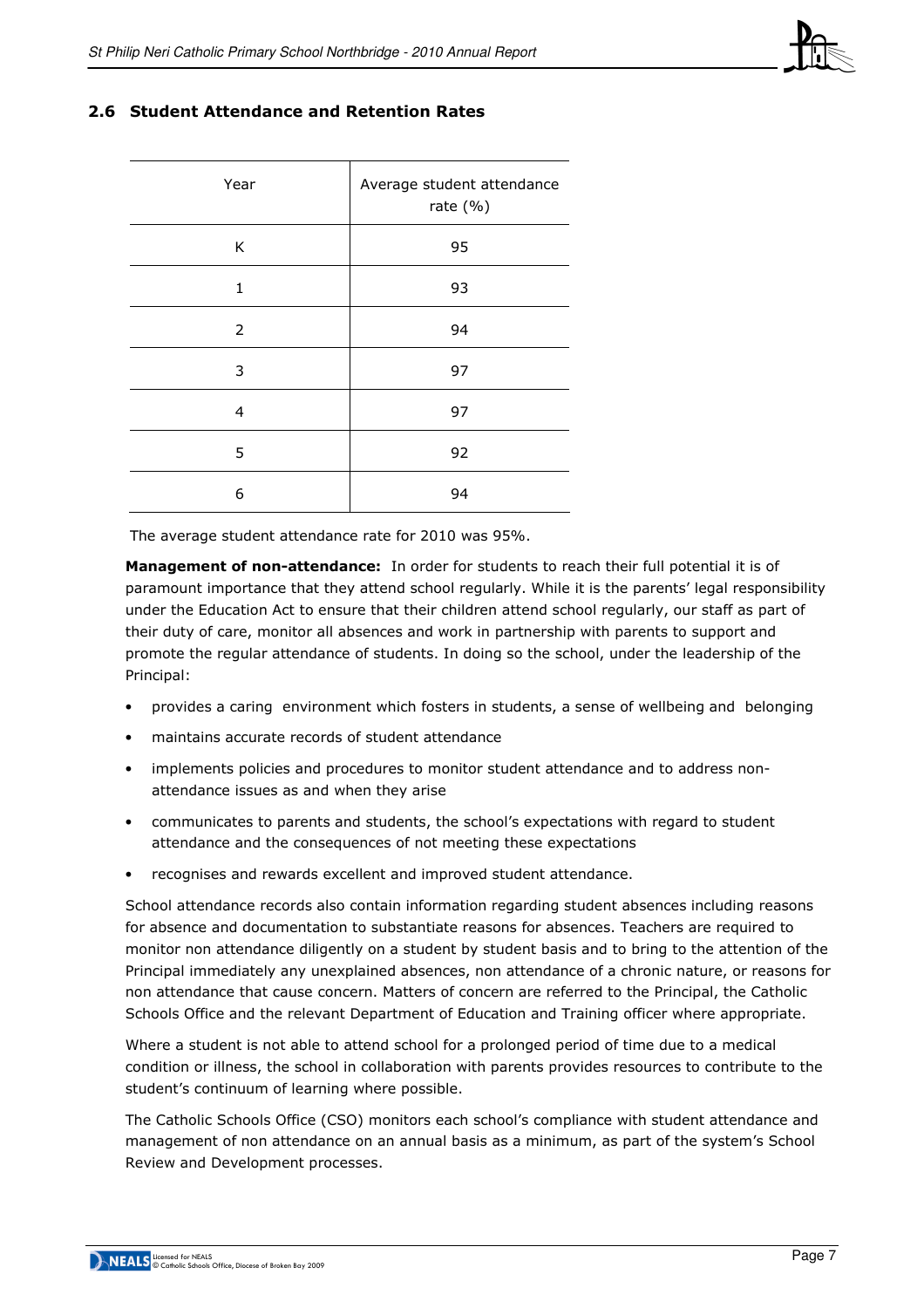

## 2.7 Student Satisfaction

We implemented a survey to ascertain the level of satisfaction of students K-6. Their satisfaction level was extremely encouraging and included the following:

- feeling safe
- having an opportunity to have a leadership role
- being treated with respect by the teachers
- having opportunities to learn independently
- using technology throughout their teaching and learning
- receiving effective feedback from their teachers so as to improve their learning
- the opportunity to work collaboratively and cooperatively with their peers
- being acknowledged for our achievements
- working with teachers that are passionate and interested
- our new school environment in particular our new library and learning centre
- encouragement to do well
- fair and just practices
- opportunities to work with peers in other schools
- the ways in which they can reach out to others in the world community who are less fortunate than themselves by organising fundraisers through their class, Student Representative Council and Social Justice Project
- the variety of opportunities they have such as being involved in musicals, drama performances, excursions, Book Week parades and sporting gala days
- the opportunities they have for becoming independent learners via Night of the Notables, Cross stage problem solving, Maths Olympiad programs
- buddy program which allows them to get to know their peers and model responsible behaviour styles.
- Technology is also a high priority in the students' minds. They love the ability to work with interactive whiteboards and laptops continuously throughout their teaching and learning although they did have a concern that they need to write more and develop their note taking skills!
- Parent involvement

The students clearly articulated their high level of satisfaction with St Philip Neri Catholic Primary School.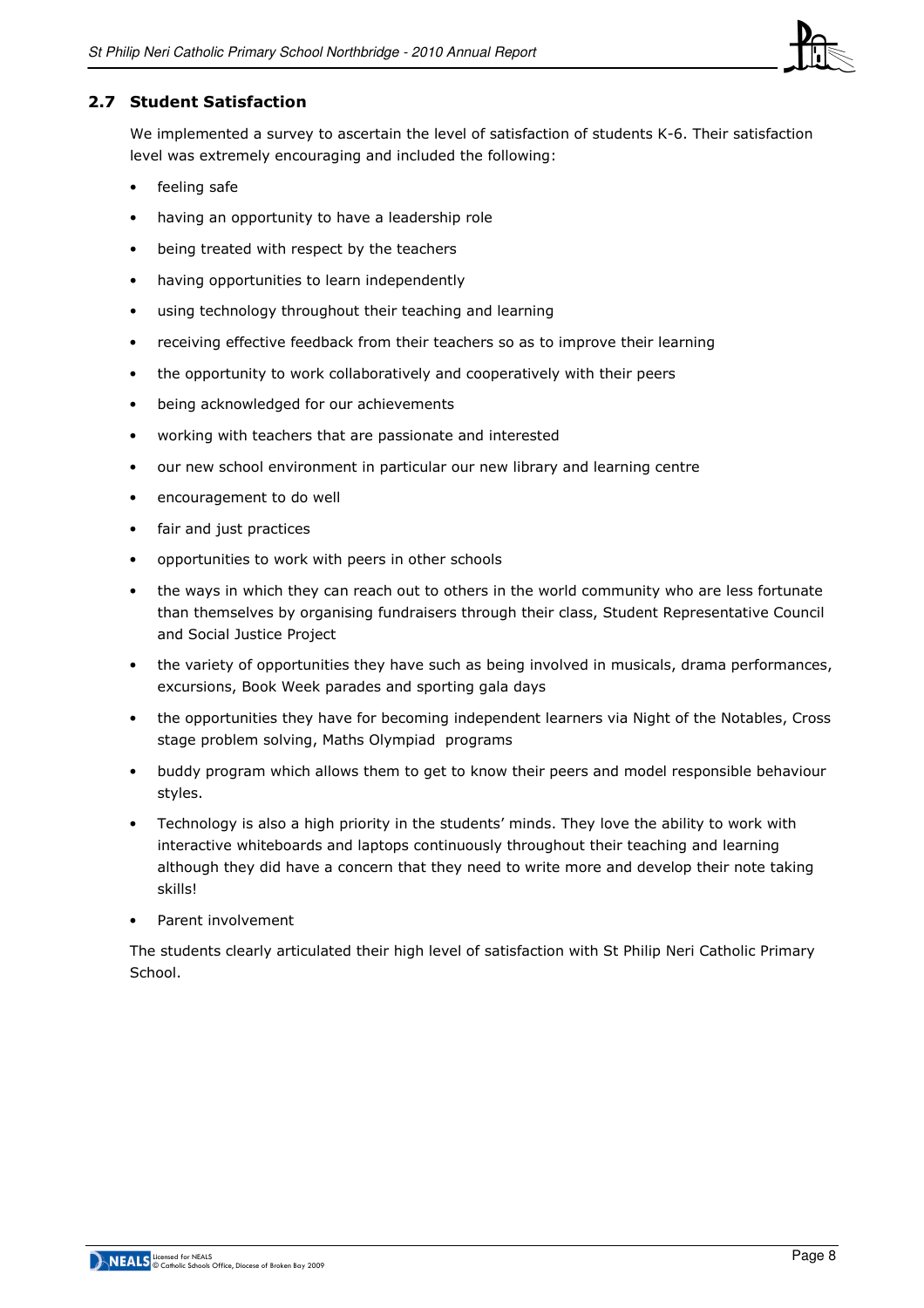

## 3. Catholic Life and Mission

## 3.1 Catholic Heritage

St Philip Neri Catholic Primary School was opened in 1925 by the Sisters of St Joseph and until 1983 was known as St Ciaran's. The name was then changed to St Philip Neri to be the same as the Parish Church. The school and Parish are named after St Philip Neri, an Italian saint, who lived from 1515-1595. He is generally remembered as a humanist who was fond of holding informal prayer meetings and instructional gatherings. St Philip Neri was the founder of the Congregation of the Oratory, a society of priests that greatly aided the reform of the Church, and still exists today. He was generally known and loved as the Apostle of Rome.

The School Mission Statement acknowledges our community as a community of disciples of Jesus, working in partnership with the parents and parish and being inspired by our School Motto. The school is committed to educating and forming children in the faith and offering them an experience of following Jesus by celebrating and living out what it means to be Catholic. This particular year when St. Mary of the Cross MacKillop was canonised our link to the Sisters of St. Joseph was highlighted through a whole school celebration.

## 3.2 Religious Life of the School

Celebration of prayer and liturgy is integral to daily life at the school. Classroom prayer is a daily ritual and teachers provide the children with a variety of prayer experiences. Parents are invited to attend prayer celebrations in the classroom. The school prayer is prayed at whole school gatherings. The school day concludes with a whole school prayer.

As a community we have the opportunity to celebrate through Mass and Liturgy. The Parish Priest works with staff in the preparation of masses.

The school year commenced with a Mass that was followed by the presentation of badges to the school leaders. The children were also involved in masses for Ash Wednesday, St Philip Neri Day, Grandparent's Day, St Vincent de Paul Appeal and Thanksgiving for the School Year. Each Monday a class attends the Parish Mass. Through Liturgy we celebrated Holy Week, Easter, Mary MacKillop, Mission Week, Advent and Graduation. We also held a farewell liturgy for our former Parish Priest.

This year we gave recognition to the canonisation of Mary MacKillop. In May, a blessing over a plaque commemorating the anniversary of Mary MacKillop's death was conducted by the Parish Priest with the whole school attending. On October 15, two days preceding Mary MacKillop's canonisation the school held a whole school celebration comprising of a liturgy, the children and staff dressed up as people at school in the 1900's at one of Mary MacKillop's schools, the school community had a picnic and participated in early day sporting activities. We also once again invited some sisters from the Naremburn Sisters of St Joseph Convent to be special guests and speakers at our Mary MacKillop Liturgy. The children were in awe to hear how these courageous women carried on the work of Mary MacKillop.

Resources have been increased to support the modules that are being taught in each grade. Religious Education work samples are included in student portfolios and are based on the outcomes in the modules. Children have an opportunity to attend a weekly parish mass once a term. Each class has the opportunity to prepare a focus mass once a year. This focus mass involves the school, parish and local communities. Families are also a feature in the mass as it occurs at the Sunday Liturgy.

The Parish Administrator visits classrooms and he works closely with the children when preparing their focus mass. Parents organise the children's liturgy on Sundays. Parent representatives participate on the Parish Council.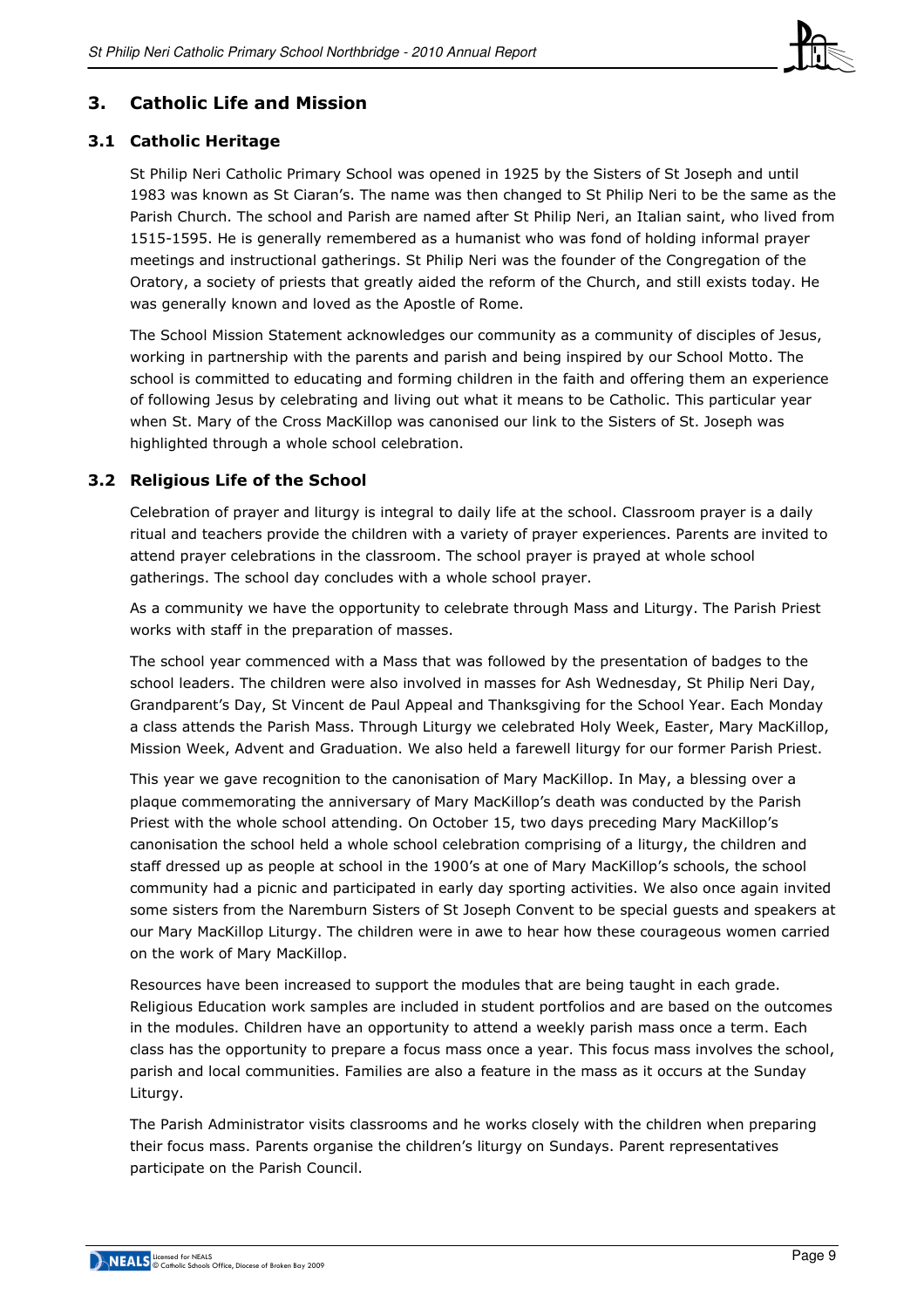

Staff organise staff prayer on a rotational basis. The Assistant Principal attended the Assistant Principals' Spirituality Conference and the Principal attended various Bishop/Clergy/Principal days.

The Principal and Religious Education Coordinator (REC) convey to parents various aspects of Catholic Life and Mission through the weekly newsletter. Parents are always welcomed at Masses, liturgies and classroom prayer celebrations. This year, mothers joined us for a liturgy to celebrate Mother's Day and the children welcomed their fathers at a Father's Day breakfast. Our Kindergarten parents are responsible for organising and conducting Children's liturgy at the Parish Sunday Mass.

The school works closely with the Parish Administrator and the Parish Associate. There is a strong relationship between the school and all Parish staff. The Parish and school often share resources. The school supports the sacramental programs and is involved in the preparation of the liturgy for each sacrament. This year thirty five children from the school were enrolled in the Confirmation Program, thirty five in the First Holy Communion Program and thirty two in the Reconciliation Program.

During the year each class was responsible for a Sunday liturgy and class teachers and parents were involved in the preparation. The Parish Priest spent time with the class prior to the mass and together they discussed the readings and prayers for the liturgy.

The school has been supportive of Parish programs. At Christmas and as an integral part of the school's Advent program we worked with the St Vincent de Paul members to provide gifts for the Waterloo community.

Diocesan celebrations are attended by the school community and this year our Student Representative Council (SRC) members attended the Mission Mass. All teachers attended the Diocesan Schools Staff Mass and one of our staff members was welcomed into the Diocese of Broken Bay. Our Year 6 students attended the Cluster Mass at the Cathedral at Our Lady of the Rosary Waitara.

Students from our school community were involved in a Christmas Ecumenical Christmas Carol celebration at Northbridge Oval.

#### 3.3 Catholic Worldview

As a Catholic school we are committed to developing our children to contribute positively to the wider community. In all aspects of school life we seek to present to children the Catholic Worldview. Within the school, the local community and the wider world community, the students are made aware of the need for justice. This is an essential part of our faith development.

Through the Social Justice Program the children are given opportunities to respond to social justice issues throughout the community. In 2010 we have supported local and world communities. For the 2010 Social Justice Program and with the assistance of St Vincent De Paul, the school has made a commitment to support Goodooga Central School in Goodooga NSW. The population in Goodooga is largely indigenous and assistance is required to fund a garden project.

Support has been monetary at this stage with funds raised from all class treat days going towards establishing a cultural garden at the school. The garden will be a place to grow bush tucker, a meeting place for elders and an outside learning area.

The school's P&F have also formed a committee to assist the school in this project. So far they have published a school cookbook and a donation of money from the sales of copies to the school community will be forwarded to Goodooga Central School.

In the future, students from the St Philip Neri aim to develop a relationship via Skype with the students of Goodooga and investigate other ways of supporting them in our Social Justice Program.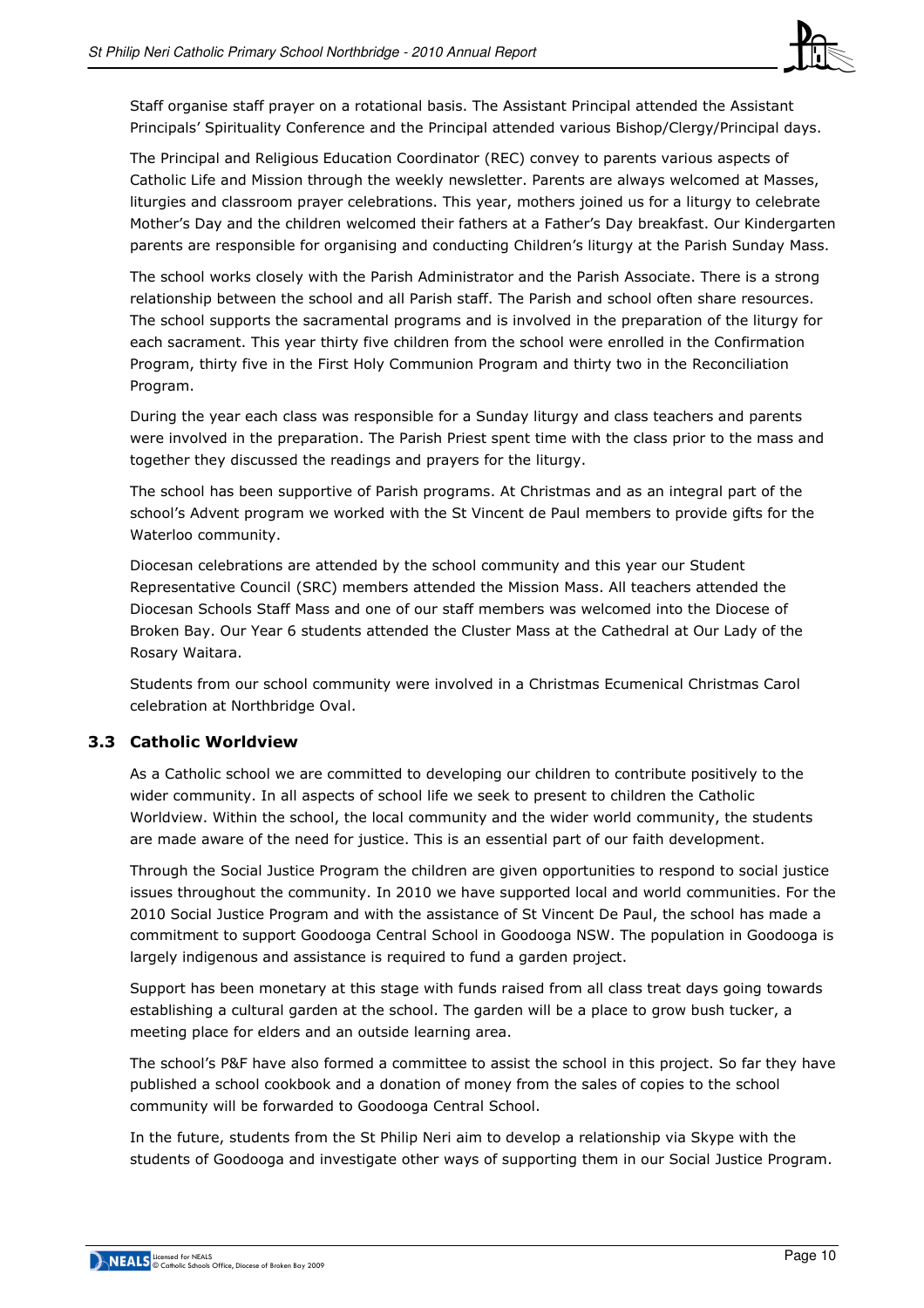

## 3.4 Professional Learning in Catholic Life and Mission

The Diocese of Broken Bay has established a policy on the Professional Requirements for the Accreditation of Teachers of Religious Education which is implemented by all systemic schools in the Diocese.

One of our teachers is continuing in the Graduate Certificate in Arts Theology.

In November, the Religious Education Coordinator and Year 3 teacher attended the REC Day where they attended various workshops. Liturgical Dance, Social Justice (Caritas) and Christian Meditation. Examples of the new Missal settings, to be implemented in November 2011, were introduced and discussed. Feedback was presented to the staff in a subsequent staff meeting.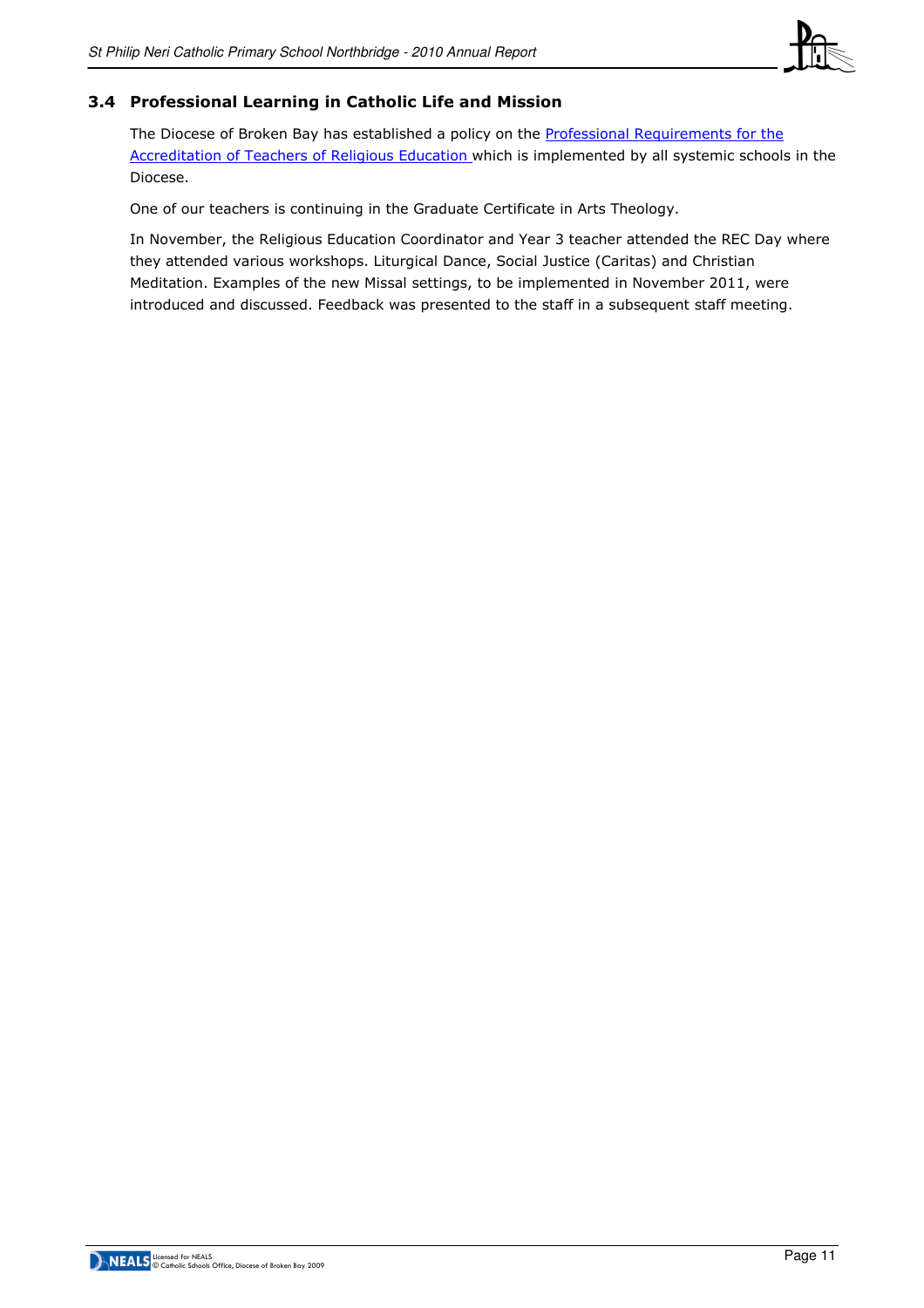

## 4. Pastoral Care

#### 4.1 Diocesan Policies

The Diocese of Broken Bay has established Pastoral Care and Student Discipline Policies which are implemented by all schools in the Diocese.

The implementation of these policies is monitored by the Catholic Schools Office.

#### 4.2 School Implementation of Diocesan Policy

In fulfilling the school's mission to provide children with an experience of being part of a community of Catholic disciples of Jesus, the school has maintained and reviewed a number of programs within the school in 2008.

St Philip Neri Catholic Primary School has a Pastoral Care and Behaviour Management Policy that is derived from Diocesan policies. The full text of this policy can be found at:

#### http://www.dbb.org.au/schools/stphilipneri/

The staff continue to follow and implement the procedures from this policy to manage behaviour in the playground and classroom. Both policies seek to ensure that all members of our community, whilst at the school, experience a safe, happy and secure environment.

This year we identified and developed a collaborative statement by teachers, students and parent and community members of generic skills and attributes attained by students exiting from St. Philip Neri Catholic Primary School. This resulted in us formulating the following statement:

#### St Philip Neri Exit Outcomes

## In the Catholic tradition, students at St Philip Neri School learn the message of scripture. When they leave the school they strive to be like Jesus through their

- Kindness and compassion displayed towards others
- Respect shown to their peers and the community
- Inclusiveness as they embrace difference

## When students leave St Philip Neri School they are prepared to face life's challenges and are supported by their

- Leadership abilities and skills
- Environmental awareness and problem solving skills
- Sense of responsibility

#### When students leave St Philip Neri School the students are challenged to be

- Independent learners and effective, confident communicators
- Lifelong learners who value the collaborative education process
- Fair and just members of the community

This statement was communicated to the school community and developed into a certificate which will be presented upon graduation. As a staff we compared and contrasted the current practices, experiences and procedures in allowing students the opportunity to demonstrate achievement of both learning the identified generic statements. We also reviewed our curriculum opportunities for students to learn and demonstrate their learning of the identified generic attributes and ways in which to effectively map them.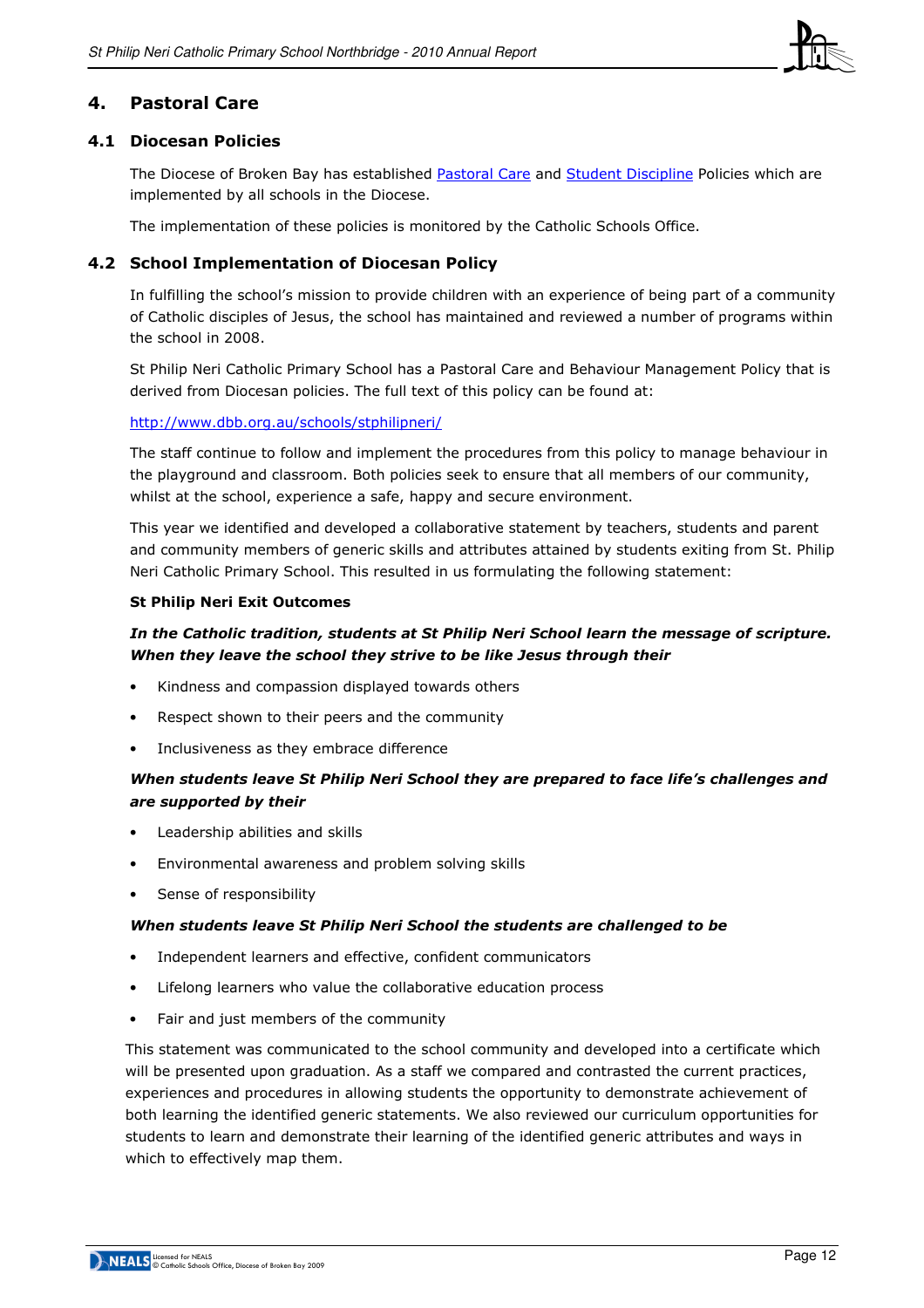

## 4.3 Pastoral Care of Families

The deeply committed and authentic relationships that underpin our community are a defining feature of St Philip Neri Catholic Primary School. The school provides opportunities to nurture and grow relationships both formally and informally within the life of the school.

All classes have two class parents who provide a network of contact and support for all families. They also act as a point of liaison with the school in times of crisis or particular family need. The North Shore Cluster, School Counsellor has worked closely with a number of children and their families.

The School Counsellor has continued to be an invaluable resource person who is able to provide initial diagnosis, ongoing counselling support or referral to an appropriate agency, if necessary.

#### 4.4 Resolving Issues

The Diocese of Broken Bay has established a Complaints Handling Policy which is implemented by all schools in the Diocese.

The implementation of this policy is monitored by the CSO.

#### 4.5 Occupational Health and Safety

Each school is required to implement and comply with the Diocesan School System Occupational Health and Safety Management System (OHSMS). This system reflects the current statutory requirements for OHS and complies with the Australian Standard for OHS Management Systems. The OHSMS adopted by the CSO for Broken Bay Systemic Schools has been designed to address general health, safety and welfare matters and also to take account of specific issues that apply to school communities. The management system supports the provision of a 'safe and supportive' environment for all students as well as taking into account the health, safety and welfare of staff, visitors and contractors to the school site.

Principals, in consultation with the relevant CSO personnel, are responsible for monitoring the school's compliance with OHS legislation and for the implementation of the management system in keeping with the Catholic Schools Office's Annual OHS Plan. External OHS system audits are conducted across a sample of schools each year to validate the implementation of the management system.

In 2010 St. Philip Neri Catholic Primary School underwent an external OHS system audit. This provided us with an opportunity to review current OHS practices and procedures at the school and to ensure that we met all legal requirements.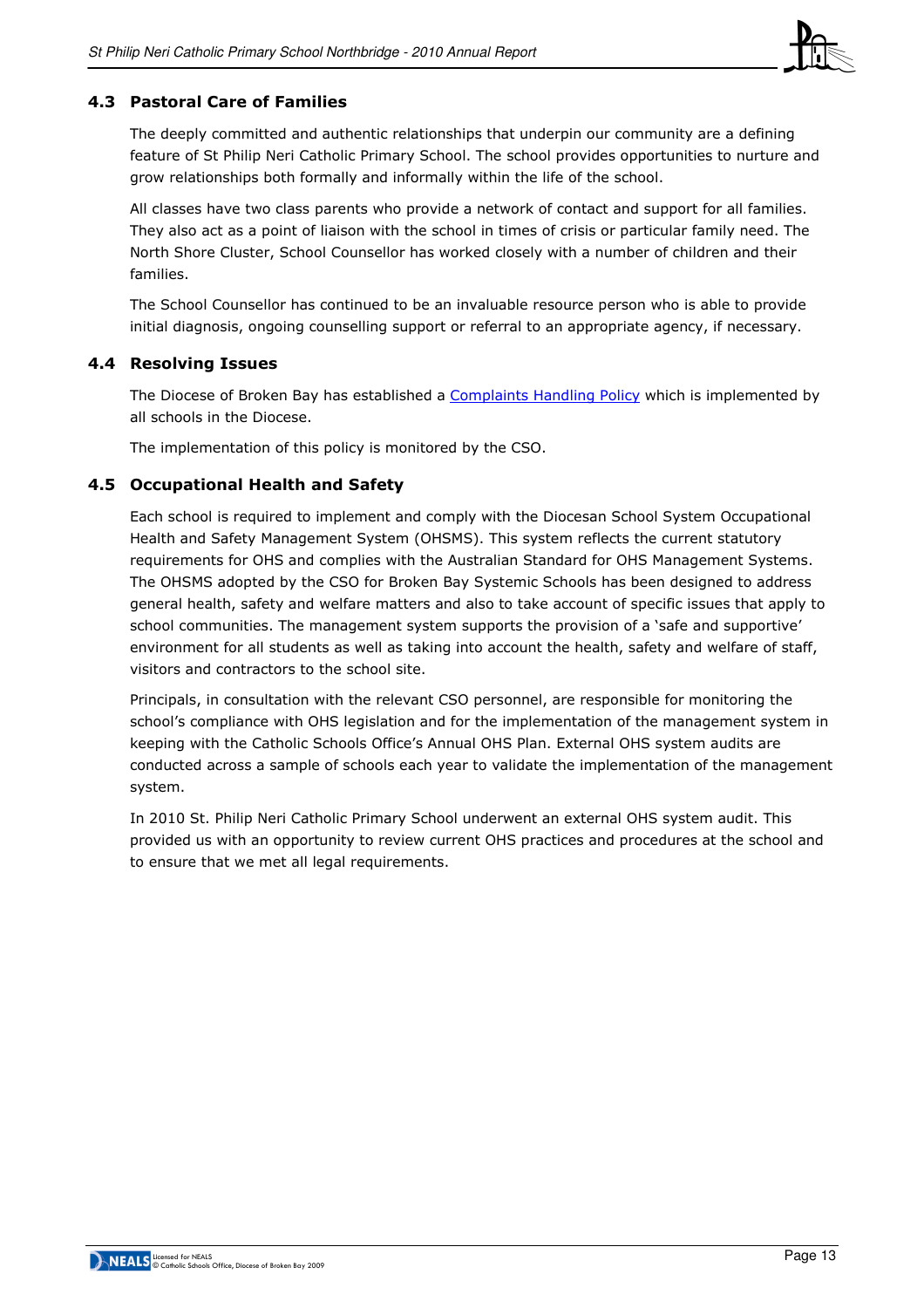

## 5. Excellence in Teaching and Learning

## 5.1 Quality Teaching and Learning

St Philip Neri Catholic Primary School is committed to "providing quality education that strives to meet the needs of every child." The curriculum is underpinned by Catholic values and the school's Mission Statement. The school endeavours to articulate a Catholic worldview by expressing values as a Catholic perspective statement within each of our curriculum policies.

The mandatory requirements of the Diocese and the Board of Studies were adhered to.

Classroom teachers followed the Board of Studies syllabus for each of the six Key Learning Areas: English; Mathematics; Science and Technology; Human Society and its Environment (HSIE); Personal Development, Health and Physical Education, and Creative Arts. The new Diocesan curriculum was followed for Religious Education.

The K-6 curriculum was well organised and timetabled efficiently to accommodate maximum learning time.

The Special Needs program, conducted by the Learning Support Teacher and Assistant, aimed to address the specific needs of students who present with learning challenges.

The school's Beliefs About Learning statement informs school pedagogy and forms the basis of the instructional decisions made by teachers. The statement nuances and deepens shared understandings of how children learn. As a school community we have identified our Principles of Learning. In achieving this we recognised that St Philip Neri Catholic Primary School's Principles of Learning as the values that promote the Gospel Values, community which encourages transformative learning and learners, environment which is highly engaging and well resourced and quality authentic practice that underpin our educational philosophy.

The school's assessment policy ensures that consistent, meaningful assessment structures are in place to allow each student to demonstrate his/her strengths and achievements in all areas of the school curriculum. This information on student achievement sets the direction for ongoing teaching and learning.

The reporting procedures include written reports (mid-year and end-of-year) portfolios and parent/teacher interviews.

The school community's main priority is to ensure that a quality teaching Catholic environment exists to meet the needs of each child. We also aim to provide the best education for our students via the processes of shared understanding, consistency, clarity and professional learning. We hope to create an educational community where children experience transformative learning based on shared values and ethical teaching and learning.

Information, Communications and Learning Technologies (ICLT) has once again been an ongoing key focus for St Philip Neri Catholic School during 2010. In the school's Strategic Plan 2008-2012, there has been a commitment to making technology integral to teaching and learning. The Catholic Schools Office's new architecture initiative was still actively supported with continuous attendance at ICLT facilitators meetings and input from the ICLT coordinator at staff meetings. Teachers have continued their attendance at various professional learning sessions to assist them to use their interactive whiteboards (IWB). As a result teachers are using these interactive whiteboards as an effective tool to promote optimum learning. We are constantly upgrading the school's ICLT hardware and software to ensure that there are adequate ICLT resources for all classes Kindergarten to Year 6. We are continuing with our vision of ICLT as an integral part of children's teaching and learning. Our newly built Learning Centre is pivotal in expanding this vision.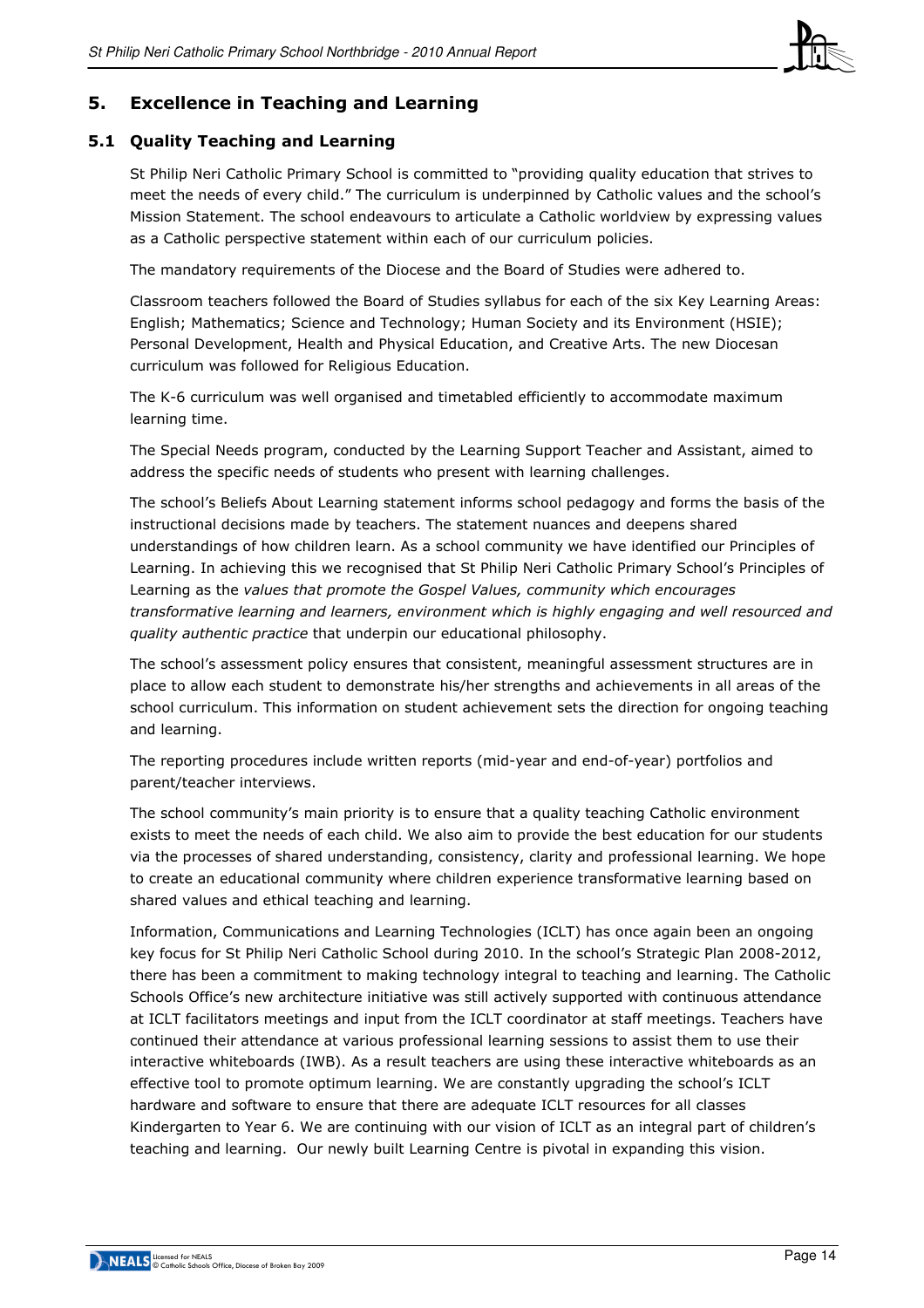

Our ongoing implementation of the Quality Teaching Framework allowed us to address students' specific needs by improving their learning outcomes through continuing to enhance their intellectual quality. The teachers have continued implementing the William's Cognitive Interaction Curriculum Model so as to elicit higher order thinking skills in a mixed ability classroom. An increased number of higher-order thinking skills have also been implemented. Through continued implementation of the Slosson Intelligence Test and various other external assessments we have identified children's individual talents across a variety of key learning areas including Mathematics, English, Science and HSIE and have provided special interest groups. These children have also worked with their class teachers on independent projects such as Problem Solving in Stage 1 and Independent Research Projects in Stage 2. Our identified Stage 3 students worked on a Da Vinci Program which coincided with the Da Vinci exhibition. This was a Gifted and Talented/Enrichment Group named the Da Vinci group! Students from Years 5 & 6 engaged in a hands-on learning experience of the amazing discoveries, inventions and the artwork of Leonardo Da Vinci. The students were identified by a range of tests and teacher identification.

The students researched the life of Leonardo and worked in the area of Science/Maths or Visual Arts to recreate some of his famous works. They were then asked to be creative as Leonardo was and make a model. They also had to explain their creation. As part of the research project, they visited the 'Da Vinci Secrets' exhibition at the Town Hall.

Since the role of the specialist learning enrichment teacher was to build capacity in class teachers, teachers have applied this learning in their own classrooms. Teachers have worked with stage partners and support teachers to assist them in providing their students with a differentiated curriculum across all Key Learning Areas throughout their teaching day. The feedback has been extremely positive as it is an integral component of quality pedagogical practices rather than a process in isolation.

We continued with implementation of the Primary Connections Science Program Kindergarten to Year 6. The teachers' and students' enthusiasm for science is highlighted by the many hands-on experiments. The teachers are still implementing an enquiry pedagogical practice.

The school is still benefiting from working within a conceptual framework that brings together values, beliefs, shared leadership and authentic learning across all Key Learning Areas. The implementation of this framework is still enabling us as a community of learners and learning to analyse our plans and to bring action to our reflection with the goal being to promote optimum learning for all students and improve student outcomes.

## 5.2 Student Achievement

Students in Years 3 and 5 sat the National Assessment Program - Literacy and Numeracy (NAPLAN) in May this year. NAPLAN assessment results provide valuable information about student achievements in literacy and numeracy. Analysis of these results assists school planning and is used to support teaching and learning programs.

Several points should be noted:

- In Year 3, students placed in Band 1 are achieving below the national minimum standard. Students in Band 2 are achieving at the national minimum standard. Students in Bands 3 – 6 are performing at a standard deemed to be above the national minimum standard. Students in Bands 5 and 6 are "at proficiency".
- **In Year 5** students in Band 3 are achieving below the national minimum standard. Students in Band 4 are achieving at the national minimum standard. Students in Bands  $5 - 8$  are performing above the national minimum standard. Students in Bands 7 and 8 are "at proficiency".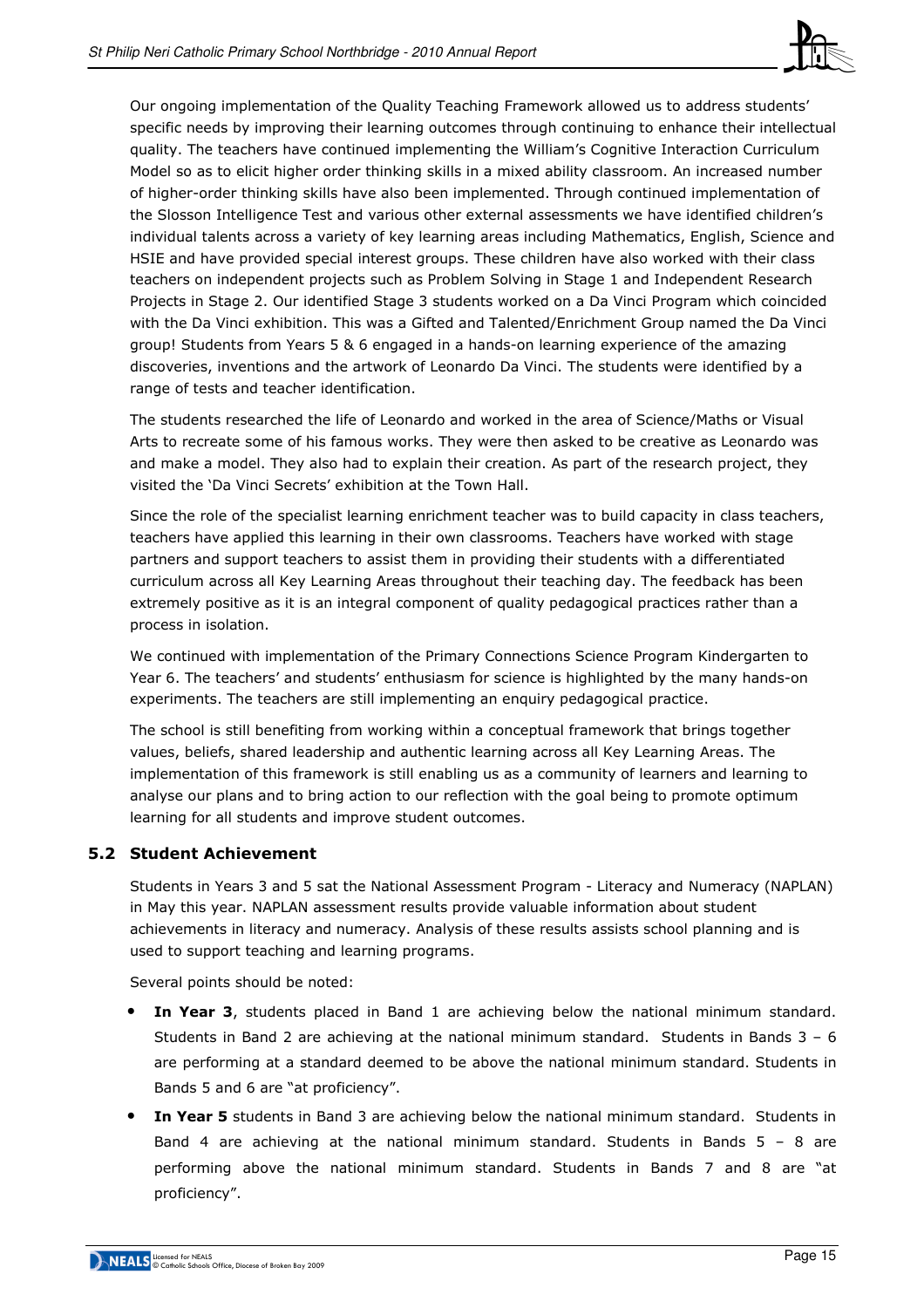

- Students who were exempted from any test were deemed not to have met the national minimum standard in that test area and are not included in band distributions.
- State data for band distributions is sourced from the School Measurement and Reporting Toolkit (SMART), developed by NSW Department of Education and Training. All national data and state figures for the percentage at or above national minimum are sourced from the NAPLAN summary report published by the Ministerial Council for Education, Early Childhood Development and Youth Affairs (MCEECDYA). All school data is sourced from SMART.
- In the 2010 cohort, there were 32 students in Year 3 and 19 students in Year 5.

Detail on school performance is provided in the following tables. Band distributions and percentages of students achieving at or above the national minimum standard are shown separately for Years 3 and 5. Additional information can also be accessed from the My School website (http://www.myschool.edu.au/)

|                 |              | <b>Band</b><br>1 | <b>Band</b><br>2 | <b>Band</b><br>з | <b>Band</b><br>4 | <b>Band</b><br>5 | <b>Band</b><br>$6(+)$ | % at or<br>above<br>national<br>minimum |
|-----------------|--------------|------------------|------------------|------------------|------------------|------------------|-----------------------|-----------------------------------------|
| Reading         | <b>State</b> | 4                | 10               | 15               | 24               | 20               | 28                    | 95                                      |
|                 | National     | 4                | 10               | 17               | 23               | 22               | 22                    | 94                                      |
| Writing         | School       | $\Omega$         | $\Omega$         | 3                | 6                | 22               | 69                    | 100                                     |
|                 | <b>State</b> | 2                | 4                | 11               | 27               | 31               | 25                    | 97                                      |
|                 | National     | 2                | 5                | 13               | 30               | 30               | 17                    | 96                                      |
|                 | School       | 0                | $\Omega$         | 3                | $\Omega$         | 44               | 53                    | 100                                     |
| <b>Spelling</b> | <b>State</b> | 4                | 9                | 18               | 24               | 25               | 21                    | 94                                      |
|                 | National     | 7                | 10               | 18               | 24               | 22               | 16                    | 91                                      |
|                 | School       | $\mathbf 0$      | $\mathbf 0$      | $\Omega$         | 19               | 34               | 47                    | 100                                     |
| Gr. & Punct.    | <b>State</b> | 6                | 9                | 13               | 19               | 25               | 29                    | 94                                      |
|                 | National     | 6                | 9                | 15               | 21               | 22               | 25                    | 92                                      |
|                 | School       | 0                | $\overline{0}$   | 6                | 9                | 28               | 56                    | 100                                     |
| <b>Numeracy</b> | <b>State</b> | 3                | 12               | 24               | 22               | 23               | 15                    | 95                                      |
|                 | National     | 4                | 11               | 23               | 28               | 20               | 12                    | 94                                      |
|                 | School       | $\overline{0}$   | $\Omega$         | 3                | 6                | 47               | 44                    | 100                                     |

#### Band Distributions (%) – Year 3

It was very pleasing to note that the percentage of students achieving at Band 6 (and at Bands 5 and 6 combined) was higher than national figures in every test area. It was also pleasing to see that the percentage of students in the lower bands was much lower than national figures. The NAPLAN results at Year 3 indicate that current teaching programs and intervention strategies are working effectively to support student skills and knowledge across all facets of literacy and numeracy. These approaches will be continued in 2011 with the expectation that students will continue to extend and develop their skills in these critical areas.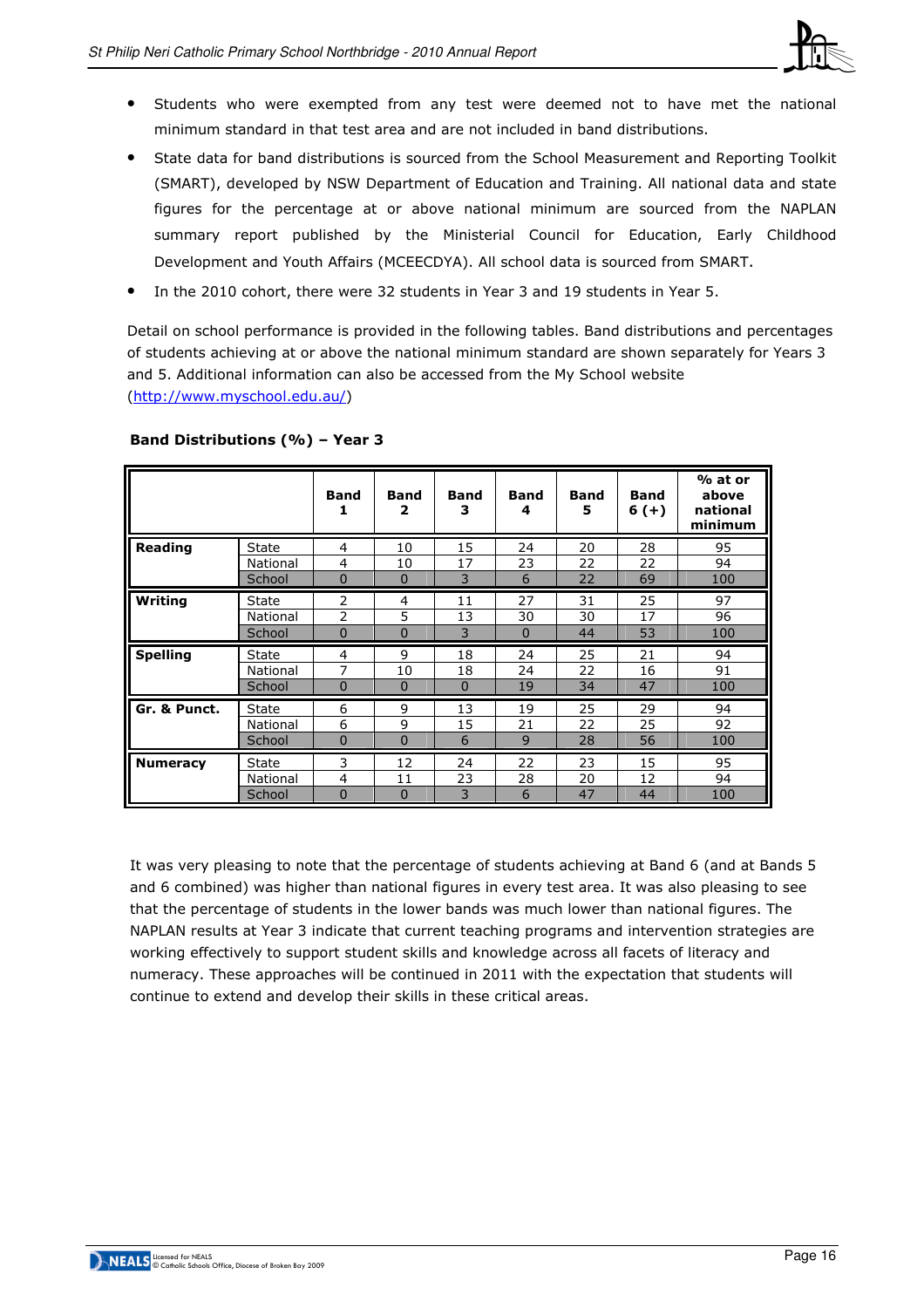

|                 |              | <b>Band</b><br>$3(-)$ | <b>Band</b><br>4 | <b>Band</b><br>5 | <b>Band</b><br>6 | <b>Band</b><br>7 | <b>Band</b><br>$8(+)$ | % at or<br>above<br>national<br>minimum |
|-----------------|--------------|-----------------------|------------------|------------------|------------------|------------------|-----------------------|-----------------------------------------|
| Reading         | <b>State</b> | 7                     | 13               | 24               | 22               | 16               | 17                    | 93                                      |
|                 | National     | 7                     | 14               | 23               | 25               | 18               | 10                    | 91                                      |
|                 | School       | $\overline{0}$        | 5                | 11               | 11               | 21               | 53                    | 100                                     |
| <b>Writing</b>  | <b>State</b> | 4                     | 9                | 21               | 38               | 17               | 10                    | 95                                      |
|                 | National     | 5                     | 11               | 27               | 31               | 17               | 7                     | 93                                      |
|                 | School       | $\overline{0}$        | 5                | 5                | 26               | 42               | 21                    | 100                                     |
| <b>Spelling</b> | State        | 5                     | 11               | 22               | 27               | 24               | 12                    | 94                                      |
|                 | National     | 6                     | 12               | 24               | 28               | 19               | 8                     | 92                                      |
|                 | School       | $\overline{0}$        | 11               | 5                | 11               | 32               | 42                    | 100                                     |
| Gr. & Punct.    | <b>State</b> | 6                     | 11               | 20               | 18               | 28               | 17                    | 94                                      |
|                 | National     | 6                     | 11               | 20               | 26               | 21               | 14                    | 92                                      |
|                 | School       | 0                     | $\mathbf 0$      | 5                | 16               | 21               | 58                    | 100                                     |
| <b>Numeracy</b> | <b>State</b> | 4                     | 12               | 27               | 25               | 18               | 14                    | 95                                      |
|                 | National     | 5                     | 13               | 26               | 28               | 17               | 9                     | 94                                      |
|                 | School       | $\Omega$              | 5                | 16               | 5                | 32               | 42                    | 100                                     |

#### Band Distributions (%) – Year 5

It was also pleasing that in all areas of testing, all students achieved at or above the national minimum indicating again that intervention and within-class support for students at risk is effective. Band distributions in reading continue to reflect relative strengths in this area, and provide support for continuing the current teaching programs. It is recognised that specific skills development has contributed to extending students in the higher bands and this needs to continue. Spelling was an area identified for intervention and will continue to be in 2011. In 2011 we will focus on all areas of literacy particularly writing where we give attention to explicit criteria in teaching spelling and grammatical features. Close attention to the standards typically expected at the higher levels will still be a priority in 2011, and explicit teaching of the necessary skills will be an emphasis. The numeracy results were particularly pleasing and shows that the explicit teaching and intervention that has taken place has been sustained.

This is embedded in our practice to ensure further growth and development. We will also continue to review and refine expected standards and ways of teaching mathematics in upper primary in order to enable more students to achieve at the higher levels and carry on the growth in transition to Stage 4. This review will be ongoing throughout 2011.

#### External Competitions

Thirty-seven primary students elected to participate in the Australasian Schools English Competition. They received two High Distinctions, eight Distinctions and eighteen Credits.

Thirty- three students from Years 3 to 6 participated in the Australasian Schools Writing Competition. The children demonstrated a high level of writing skills. They received thirteen Distinctions and ten Credits.

Thirty-three children participated in the Australasian Schools Spelling Assessment. They received one High Distinction, five Distinctions and ten Credits.

Forty-one primary students elected to participate in the Australasian Schools Mathematics Competition. They received 2 High Distinctions, seven Distinctions and sixteen Credits.

Thirty-nine primary students elected to participate in the Australasian Schools Computer Competition. They received two High Distinctions, twelve Distinctions and thirteen Credits.

Thirty-four primary students elected to participate in the Australasian Schools Science Competition. They received three High Distinctions, seven Distinctions and fifteen Credits.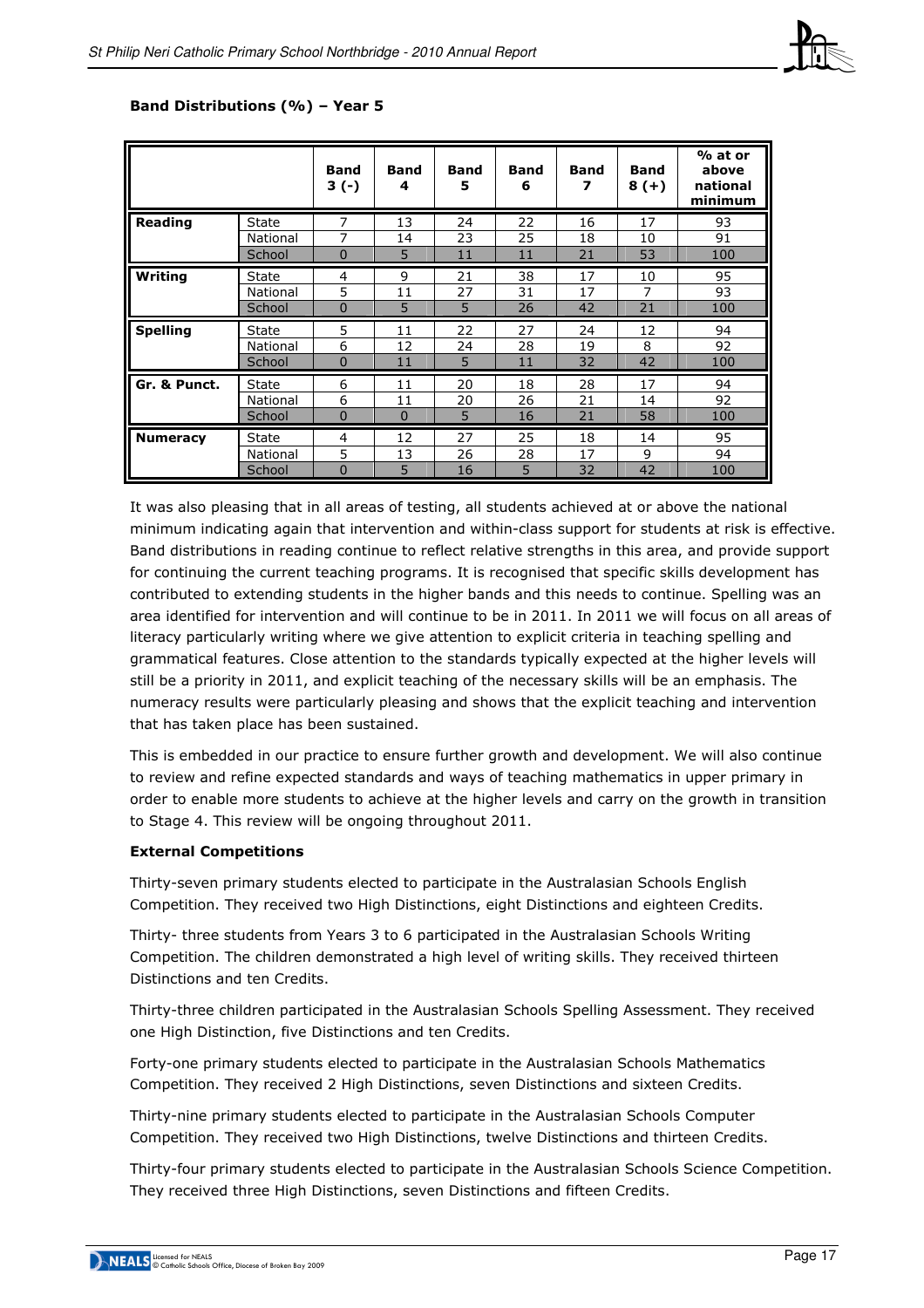

The results of the National Assessment Program - Literacy and school-based assessments across all classes in the school indicate that the literacy program is highly effective in meeting each student's individual needs and encouraging them to reach their full potential.

The teachers and the Learning Support team continue to monitor the progress of individual students and respond appropriately by offering support and providing a wide range of appropriate resources and programs.

The excellent results reflect the outstanding teaching that the children receive, not only in the years they sit for the NAPLAN tests but throughout all the years of schooling at St Philip Neri Catholic Primary School.

This year our targeted interventions, which had an identified focus in the areas of Spelling and Writing, have increased student outcomes. We worked with literacy consultants on developing our skills in explicit spelling and writing pedagogical practices. We held a whole school Spelling Bee K-6 which proved highly beneficial in promoting the implementation of effective spelling strategies.

#### **Maths Olympiad**

Talented mathematicians in the primary classes are offered the opportunity to participate in extension activities with an emphasis on problem solving. Each year a team of upper primary students enter the Australian Primary Schools Mathematical Olympiads that is held throughout South-East Asia where over 30,000 students participate. This year we entered a team of thirty students from Years 4-6 in the Australasian Problem Solving Mathematical Olympiad Competition. This competition was comprised of five competitions throughout the year where the children were involved in rigorous problem solving activities. The St. Philip Neri team scored in the top 10% of team scores and was named on this year's Honour Roll.

One of our students scored a perfect score of 100% which placed her in the top .5%. Another student received a special encouragement award. Ten of our students scored in the top 10% and 17 students scored in the top 25%. We are so proud of our St. Philip Neri students and their outstanding achievements.

## 5.3 Extra Curricula Activities

#### Music

A specialist music teacher is employed two days a week. All classes have one lesson per week. In addition there were opportunities for children to participate in a junior and senior choir, a recorder ensemble and the school orchestra. In these groups children enthusiastically demonstrated their talent at concerts for the rest of the school and for their families. This year the students in Years K to 6 entered the Warringah Eisteddfod in the choral section and were very successful.

In Term 1 our students in Kindergarten performed on the children's television program, Hi-5, in their Song of the Week feature. In Term 4 all students were involved in the School Musical "Kids At Sea", produced by our music teacher and classroom teachers. The performance was a great success and demonstrated our students' musical and dancing skills.

This year we have continued with BayMusic and it has continued to work extremely well. The children are developing their level of competency in various musical instruments such as the piano, drums, saxophone, clarinet, violin, guitar and flute. The children's confidence and competence has developed so much that they are sitting exams and performing in public.

#### Sport

The school's Physical Education program catered for a diverse range of interests and abilities. It provided opportunities for skill development and exposure to a variety of sports and competitions. The emphasis in class lessons has been on the development of fundamental motor and gross motor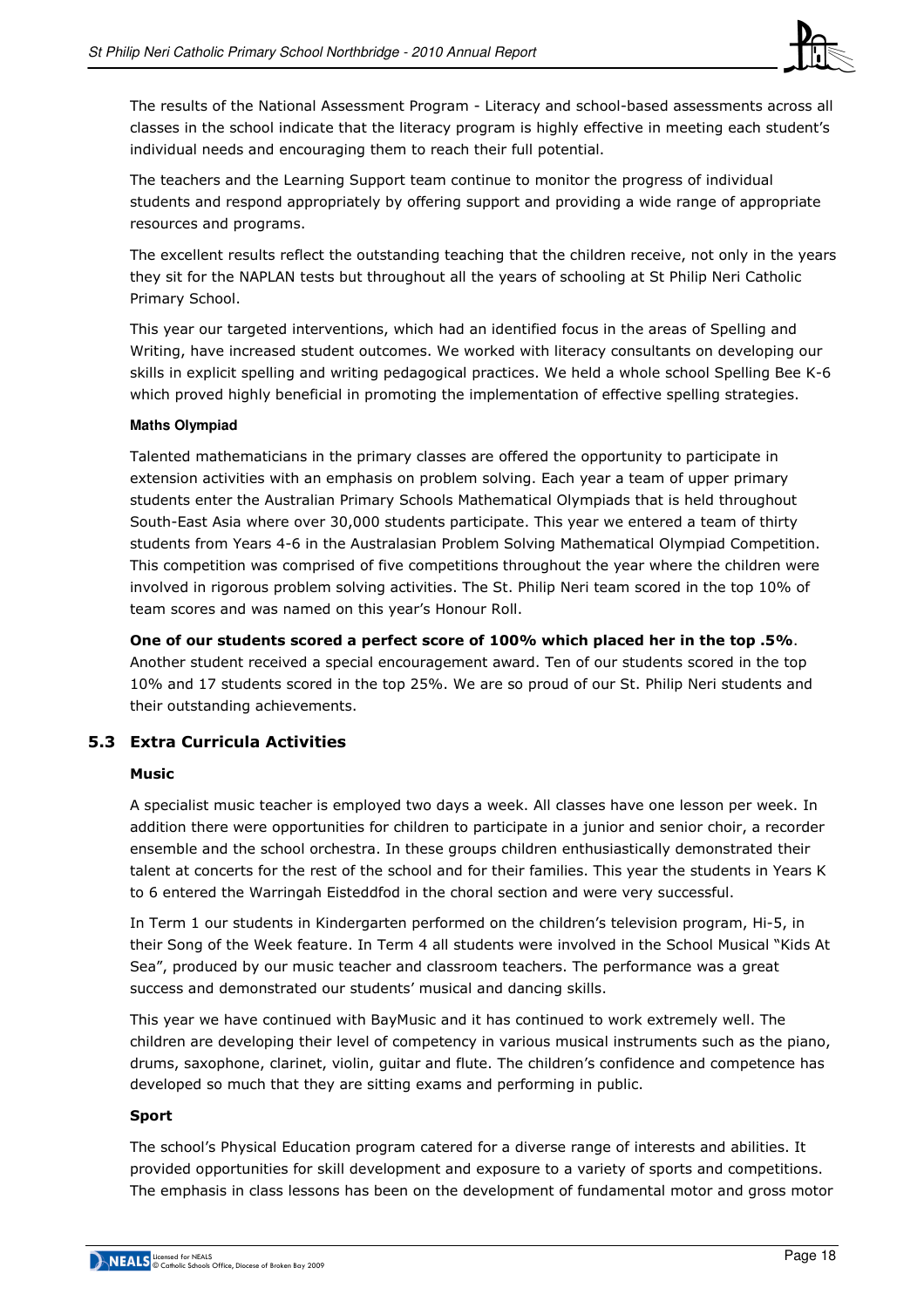

skills, gymnastics, dance, athletics and swimming. In addition, the students attended clinics for soccer, rugby, cricket and Aussie rules.

The school held successful athletics and swimming carnivals. Children from Year 2 onward were able to participate in Diocesan gala days for netball, soccer, basketball, cross country, athletics and swimming. Several elite athletes were chosen to represent Polding at the state level.

For our dance component this year the children had special instruction for the choreography for their Musical.

Years 3, 4, 5 and 6 students participated in a Surf Awareness program.

During the building program that occurred at our school we managed the sporting component of our curriculum extremely well as we utilised limited playground space and Northbridge Oval.

#### Public Speaking

In 2010 the whole school public speaking program was continued. Children from each class prepared and presented a speech to an audience of parents and children. The school participated in the Lower North Shore Cluster Public Speaking Competition. Two students were selected to participate in this event.

#### Debating

In 2010 our Stage 3 students were involved in a Debating Circle with neighbouring schools in the North Shore Cluster. The students had the opportunity to develop their skills in articulating their point of view and rebutting their case.

#### Buddy Reading

The senior students organised "buddy reading" for the younger students so as to increase their reading skills. These sessions would be run before school. This was a fantastic opportunity for both the Senior and Junior students.

#### 5.4 Professional Learning

The teachers and support staff are committed to personal and professional development. Most of this occurs out of school hours during staff meetings, inservice courses, university courses and professional conferences.

At a Diocesan level staff attended a variety of courses in 2010 including Cardiopulmonary Resuscitation (CPR) course, specific Occupational Health and Safety training, various technologyrelated professional learning opportunities.

School-based professional learning utilised outside expertise and CSO education officers

Staff development days focused on Literacy with a particular focus on spelling and writing, Mathematics, Effective Use of Interactive Whiteboards.

During 2010 the school's Learning Support Teacher attended specific courses related to children with learning difficulties including catering for the child with autism.

The school's executive team also participated in educational leadership sessions led by educators from Auckland University, New Zealand. The Principal and Assistant Principal attended the ACER National Conference on Mathematics Teaching. This provided an opportunity for the discernment of information regarding the latest worldwide research on the most effective teaching of Mathematics to increase student outcomes.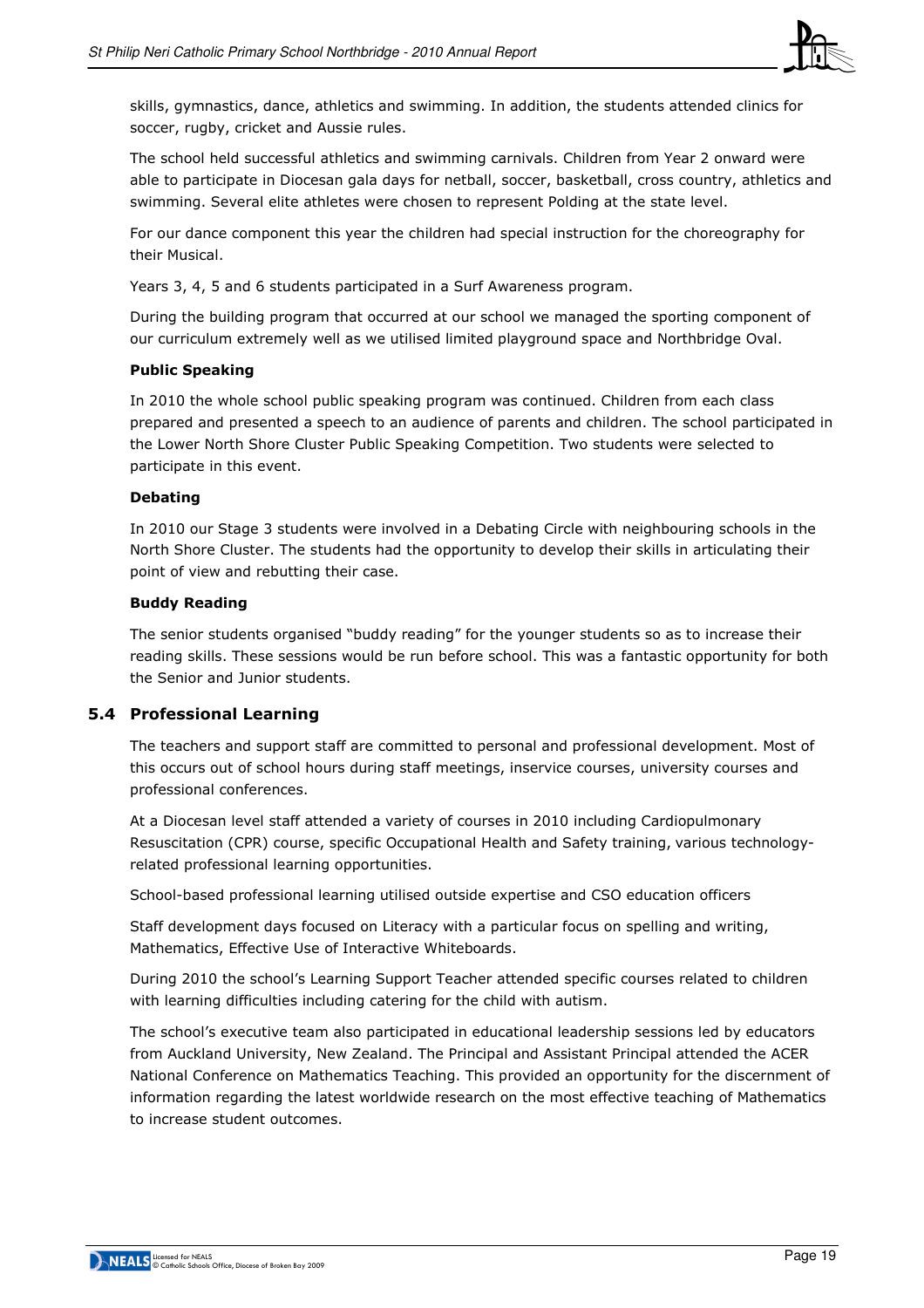

## 6. Strategic Initiatives

#### 6.1 2010 Priorities and Achievements

The Annual Plan for 2010 was developed from the School Strategic Plan 2008- 2012. The Annual Plan was presented to the school community at a P&F meeting. Key school initiatives for 2010 are outlined in four strategic areas in the Annual Plan. Detailed below are the achievements so far:

- Analysed NAPLAN results, designed strategies and implemented them in order to improve student outcomes.
- Measured value added and organised programs to assist students whose growth is not marked.
- Implemented clinical interviews in mathematics for all students Kindergarten to Year 1 as well as students at risk in Years 2-6. We also conducted clinical interviews with new students.
- Continued to monitor and track student progress by implementing our whole school tracking device.
- Refined our model for our Large Class Support Teachers.
- Continued with Implementation of cross-stage tutoring groups in the areas of literacy and numeracy in Early Stage 1 and Stage 1.
- Implemented cross-stage problem solving groups
- Implemented effective numeracy blocks.
- Implemented new Primary Connections Science Units Kindergarten to Year 6.
- Embedded the effective use of interactive whiteboards in classroom practice.
- Continued with the implementation of the Restorative Justice Program throughout the school.
- Increased student outcomes in all Key Learning Areas and increased learning growth for all students.
- Completed building our new library/learning centre, Kindergarten and multi-purpose room.
- Established two Kindergarten classes for 2011.

#### 6.2 2011 Priorities and Challenges

During 2011, the school will continue to focus on best practice in teaching of all Key Learning Areas. The conceptual framework used to lead our LTLL project during 2008-2009 will guide our professional development around pedagogical practices in 2011 with Literacy as the focus. Literacydriven staff meetings and professional dialogue will be at the centre of curriculum development.

Our very successful buddy system that operates in the school will continue to be expanded. It will be arranged so as to cater for the inception of our "bubble class" in Kindergarten. We will continue to work closely with our SRC, our Restorative Justice leaders and the rest of the community to supplement the buddy system.

During the 2011 school year, ICLT will continue to be a priority area. The school will continue to upgrade and expand hardware and infrastructure. The ongoing support of the P&F in fundraising will facilitate this upgrade. The ongoing deployment of new technology challenges educators to examine pedagogy and beliefs about learning. They will be supported with the effective use of ICLT in their teaching and learning and with the continued effective use of interactive whiteboards.

The school will continue to develop its Gifted Policy. This is in response to an identified needs to document and ensure consistency of approach and intent in addressing the needs of the gifted.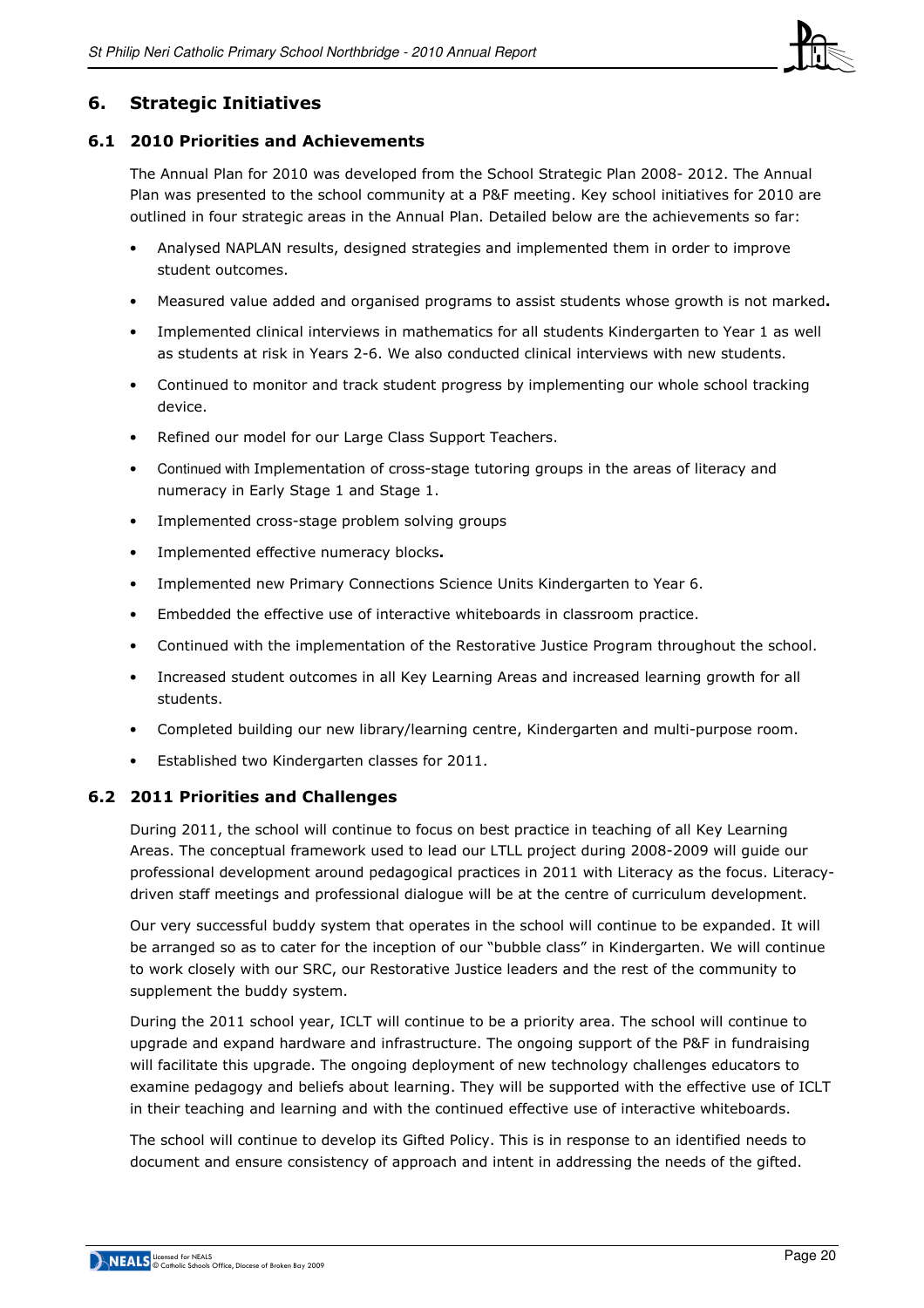

In 2011 we are looking forward to settling in our two Kindergarten classes and managing their impact on the school community. In addition to this we will also monitor our Stage 3 class.

In 2011 the St. Philip Neri Catholic School Community will be undergoing their School Review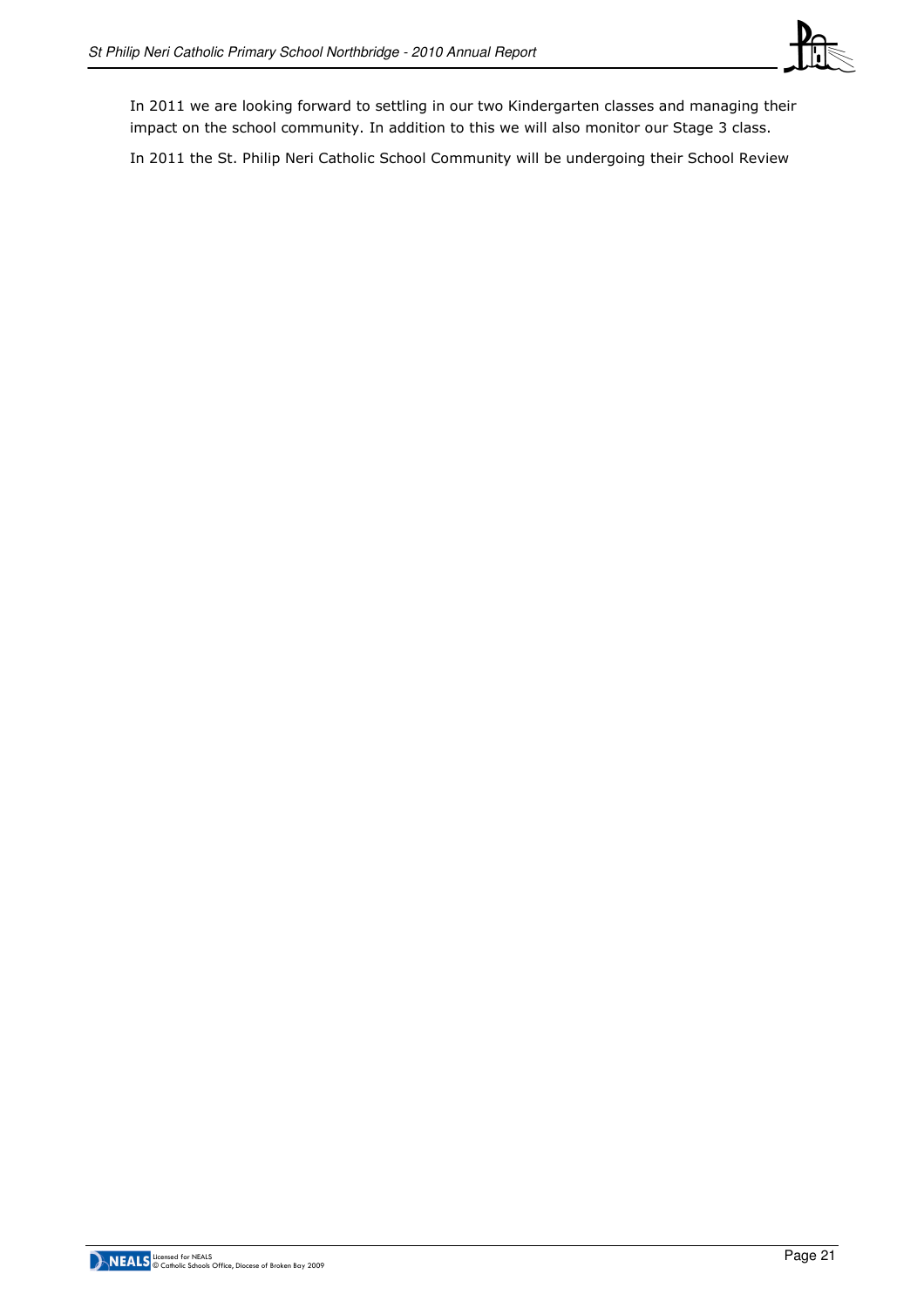

## 7. Parent Participation

#### 7.1 Introduction

There is a strong sense of community at St Philip Neri and parents are actively involved in all aspects of school life. Parents value education and are interested in all that pertains to their child's learning. The P&F represents all families and friends of students at the school. The P&F is very active and involved in raising funds for the benefit of students, enhancing the profile of the school and strengthening ties within the school community. It is a very strong and active organisation and is an integral part of this school.

The P&F meets once each term with the Executive meeting an additional four times. There is an annual election of office bearers to the Executive Committee. Their role is to facilitate, coordinate and organise activities within the Association.

The school promotes and encourages the concept of parents supporting the class teacher in optimising the learning opportunities for the children. Teachers value and appreciate the extra support provided by parents.

Parents have assisted in the curriculum areas of literacy, numeracy, dance, sport, technology, art and science. In addition they have accompanied classes on excursions and assisted in the library.

During the year parents assisted us with packing up and moving the Kindergarten classroom and Library. They also assisted with the settling in. In addition to this they worked closely with the teacher-librarian shelving and covering library books and take-home reading books.

The Uniform Shop is run by parent volunteers.

Each class had a Focus Mass during the year at the regular 9am Sunday Mass. Class parents worked with the Religious Education Coordinator and class teacher to co-ordinate the Mass and organise the morning tea that followed.

Parents are always supportive of our sporting events.

In 2010 some family members suffered severe illness. The parents of the St Philip Neri community need to be commended for the way in which they reached out and assisted these families by preparing meals, minding children, and collecting and dropping off children to school.

2010 was another year that we greatly valued our amazing parents and their participation at St Philip Neri! It was another year to give thanks for being blessed with the continued valuable partnership that we have with our parents.

## 7.2 Parent Satisfaction

At the end of 2010, parents of St Philip Neri were once again invited to complete a survey about the school. The following areas were noted as valued by the parent community:

- the way in which the children's faith is fostered
- teachers being good Christian role models
- promotion of Catholic ethos throughout the school community
- embedding and promotion of Catholic perspective throughout the school
- articulation of the school's values and mission
- school's strong commitment to the pastoral care of the students
- school's sense of social justice and outreach
- student centred, safe and supportive school community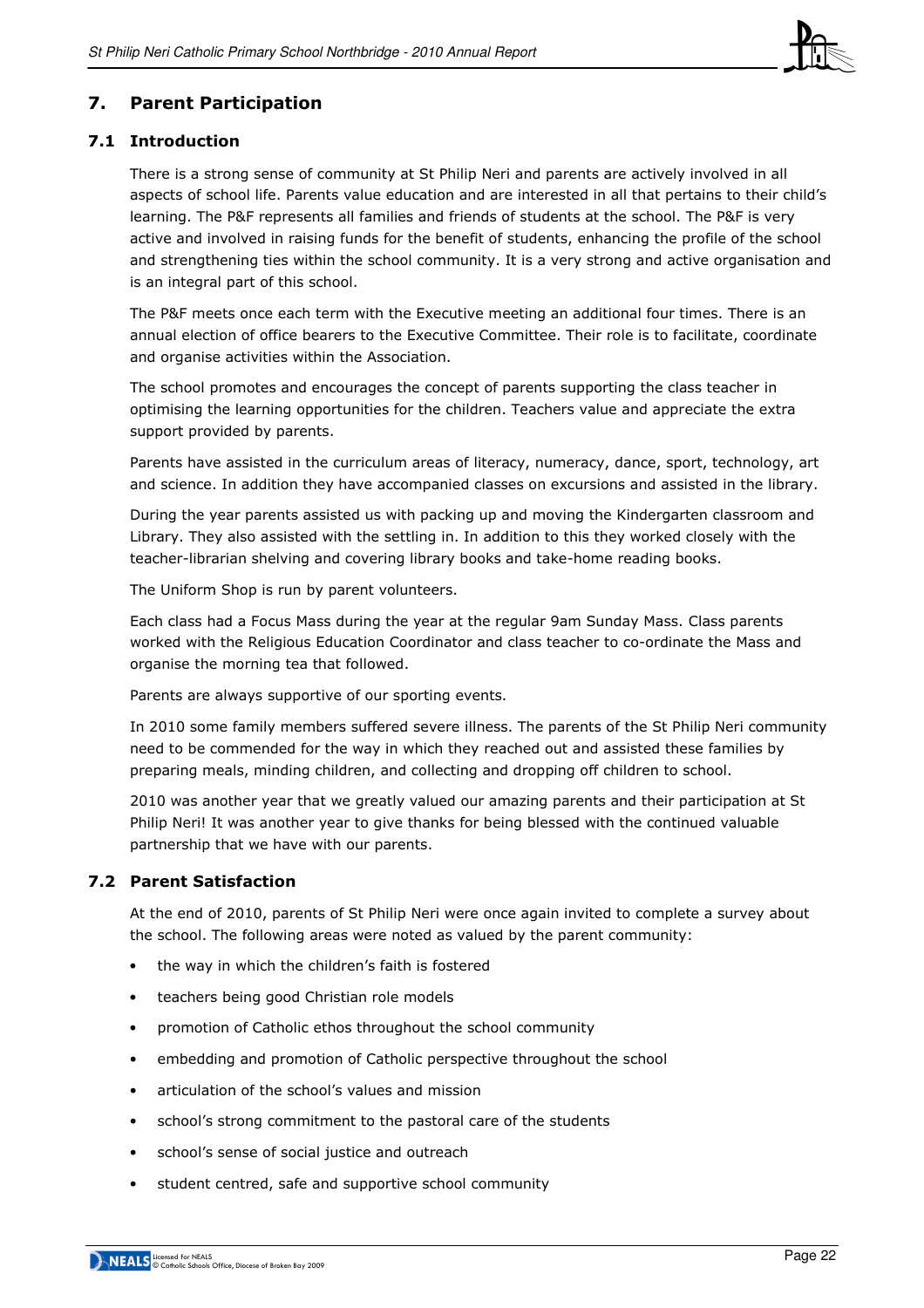

- high level of parent involvement in daily life and decision making
- teachers treat the students with respect
- effective and committed teaching staff
- positive engagement in new and emerging technologies in the learning environment
- rigor employed in literacy and numeracy teaching
- quality teaching and learning
- implementation of consistent teaching classroom practices
- emphasis on high expectations
- provision of quality feedback on children's progress
- satisfaction with the small community atmosphere, the way in which each individual is catered for,
- the energising learning environment, the open communication, the highly professional staff
- reputation for excellence in the local community
- the ideal environment that motivated and inspire their children to learn
- they were extremely satisfied with the Building Education Revolution financial stimulus package that had been granted to the school
- they were extremely grateful for the new library/learning centre, Kindergarten and multipurpose room.

All in all the parents displayed a high level of satisfaction with the St. Philip Neri community. It was enlightening to hear them articulate explicit examples of their satisfaction.